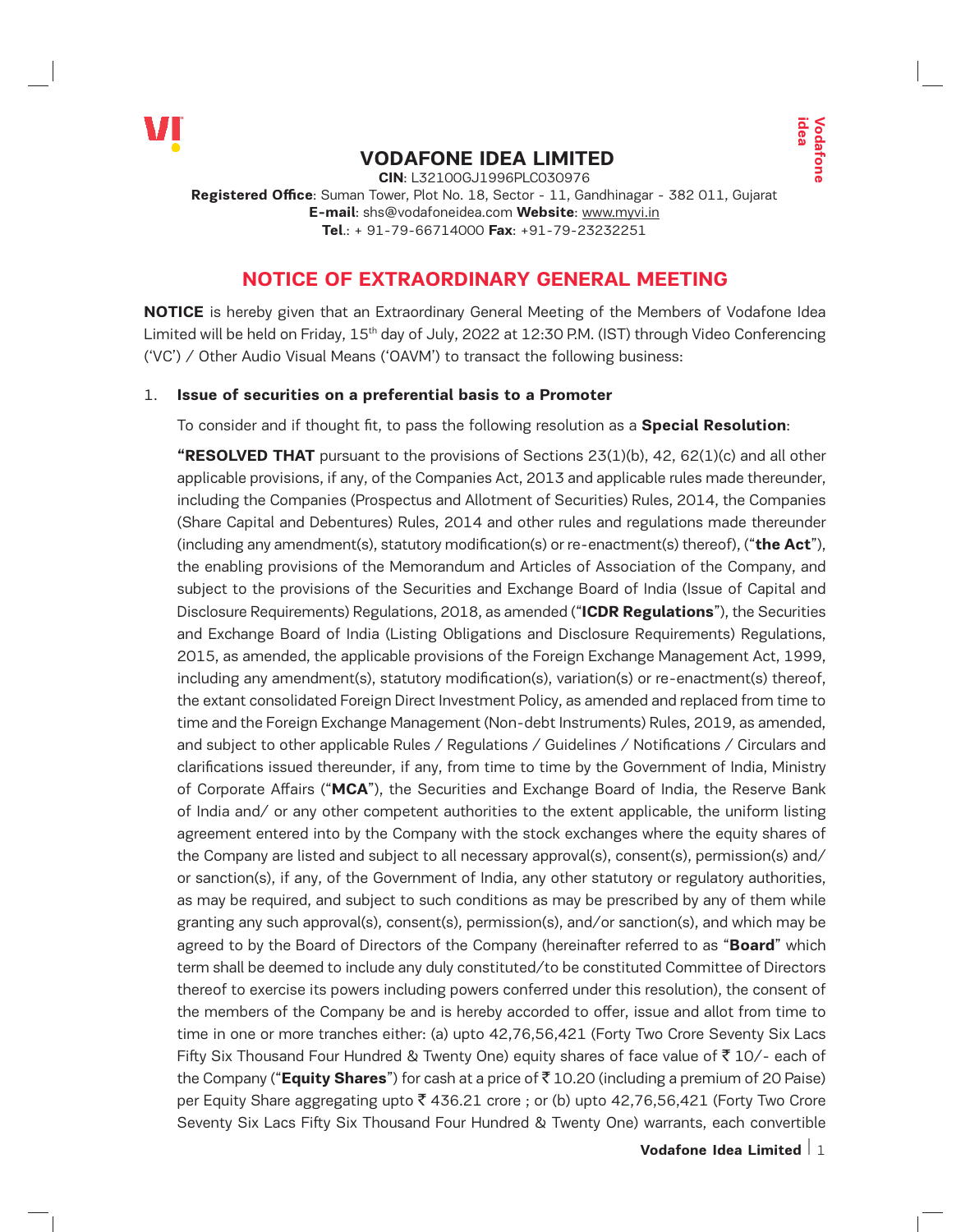into, or exchangeable for, 1 (one) fully paid-up equity share of the Company of face value of ` 10/- each ("**Warrants**") at a price of ` 10.20 each payable in cash ("**Warrants Issue Price**"), aggregating upto  $\bar{\tau}$  436.21 crore which may be exercised in one or more tranches during the period commencing from the date of allotment of the Warrants until expiry of 18 (Eighteen) months, to Euro Pacific Securities Ltd. a Promoter of the Company (hereinafter referred to as '**Proposed Allottee'**), by way of preferential issue on such other terms and conditions as set out herein, subject to applicable laws and regulations, including the provisions of Chapter V of the ICDR Regulations and the Act, as the Board may determine.

**RESOLVED FURTHER THAT** in terms of the provisions of ICDR Regulations, the "Relevant Date" for the purpose of determination of minimum price for the issue and allotment of Equity Shares or Warrants, as the case may be, shall be Wednesday, June 15, 2022, being the date 30 (thirty) days prior to the date of this Extraordinary General Meeting.

**RESOLVED FURTHER THAT** in case the preferential issue is of Equity Shares, the preferential allotment shall be subject to the following terms and conditions apart from others as prescribed under applicable laws:

- a) 100% of the preferential allotment consideration shall be payable on or before the date of the allotment of the Equity Shares;
- b) The Equity Shares so offered, issued and allotted to the Proposed Allottee, shall be issued by the Company for cash consideration;
- c) The Equity Shares shall be allotted in one or more tranches, on receipt of subscription monies within a period of 15 days from the date of passing of this resolution, provided that if any approval or permission by any regulatory authority/ Stock Exchanges/ the Central Government for allotment is pending, the period of 15 days shall be counted from the date of receipt of such approval or permission;
- d) The Equity Shares shall be allotted by the Company to the Proposed Allottee in de-materialized form within the time prescribed under the applicable laws;
- e) The Equity Shares to be allotted shall be fully paid-up and shall be subject to the provisions of the Memorandum and Articles of Association of the Company and shall rank pari passu with the existing equity shares of the Company in all respects including the payment of dividend and voting rights from the date of allotment thereof;
- f) The pre-preferential allotment holding of the Proposed Allottee and Equity Shares to be allotted shall be subject to lock-in as specified in the provisions of Chapter V of the ICDR Regulations; and
- g) The Equity Shares will be listed on BSE Limited and the National Stock Exchange of India Limited where the existing equity shares of the Company are listed, subject to the receipt of necessary permissions and approvals, as the case may be.

**RESOLVED FURTHER THAT** without prejudice to the generality of the above resolution, in case the preferential issue is of Warrants and allotment of equity shares on the exercise of the Warrants, the preferential allotment shall be subject to the following terms and conditions apart from others as prescribed under applicable laws: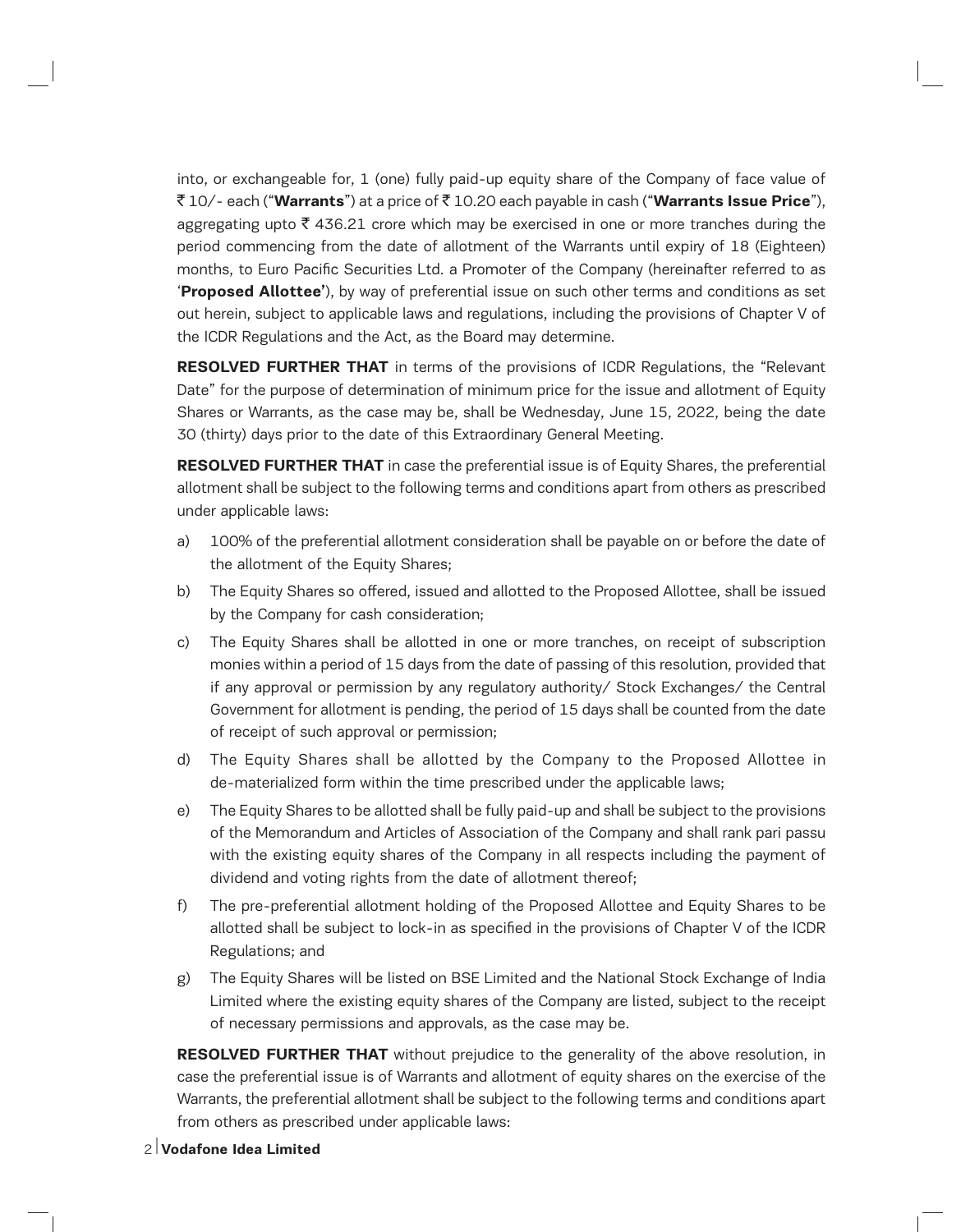- a) The Warrant holder shall, subject to the ICDR Regulations and other applicable rules, regulations and laws, be entitled to apply for and be allotted 1 (one) equity share against each Warrant.
- b) An amount of  $\bar{\tau}$  10.20 (Rupees Ten and Paise Twenty Only), which is equivalent to 100% of the Warrants Issue Price shall be paid at the time of subscription and allotment of each Warrant. The warrant holder will not be required to make any further payments at the time of exercise of the right attached to Warrant(s) to subscribe to equity share(s).
- c) The Warrants and the equity shares allotted pursuant to exercise of such Warrants shall be subject to lock-in for such period as specified in the provisions of Chapter V of the ICDR Regulations and be listed on the Stock Exchanges(s) subject to receipt of necessary permission(s), sanction(s) and approval(s).
- d) The price determined above and the number of equity shares to be allotted on conversion of the Warrants shall be subject to appropriate adjustments as permitted under the rules, regulations and laws, as applicable from time to time. If the amount payable on account of the re-computation of price is not paid within the time stipulated in the ICDR Regulations, the Warrants shall continue to be locked in till the time such amount is paid.
- e) The right attached to Warrants may be exercised by the Warrant holder, in one or more tranches, at any time on or before the expiry of 18 (eighteen) months from the date of allotment of the Warrants by issuing a written notice to the Company specifying the number of Warrants proposed to be converted. The Company shall accordingly, without any further approval from the Members, allot the corresponding number of equity shares in dematerialized form.
- f) The tenure of Warrants shall not exceed 18 (eighteen) months from the date of allotment. If the entitlement against the Warrants to apply for the equity shares of the Company is not exercised by the Warrant holder within the aforesaid period of 18 (eighteen) months, the entitlement of the Warrant holder to apply for equity shares of the Company along with the rights attached thereto shall expire and any amount paid by the Warrant holder on such Warrants shall stand forfeited by the Company.
- g) The equity shares to be allotted on exercise of the Warrants shall be in dematerialized form and shall be subject to the provisions of the Memorandum of Association and Articles of Association of the Company and shall rank *pari passu* with the then existing equity shares of the Company in all respects including the payment of dividend and voting rights.
- h) The pre-preferential allotment shareholding of the Warrant Holders, if any, in the Company and Warrants allotted in terms of this resolution and the resultant equity shares arising on exercise of rights attached to such Warrants shall be subject to lock-in as specified in the provisions of Chapter V of the ICDR Regulations.
- i) The Warrants by itself, until exercised and converted into equity shares, shall not give the Warrant holders any rights with respect to that of an equity shareholder of the Company.
- j) The Equity Shares allotted upon conversion of the Warrants will be listed on BSE Limited and the National Stock Exchange of India Limited where the existing equity shares of the Company are listed, subject to the receipt of necessary permissions and approvals, as the case may be.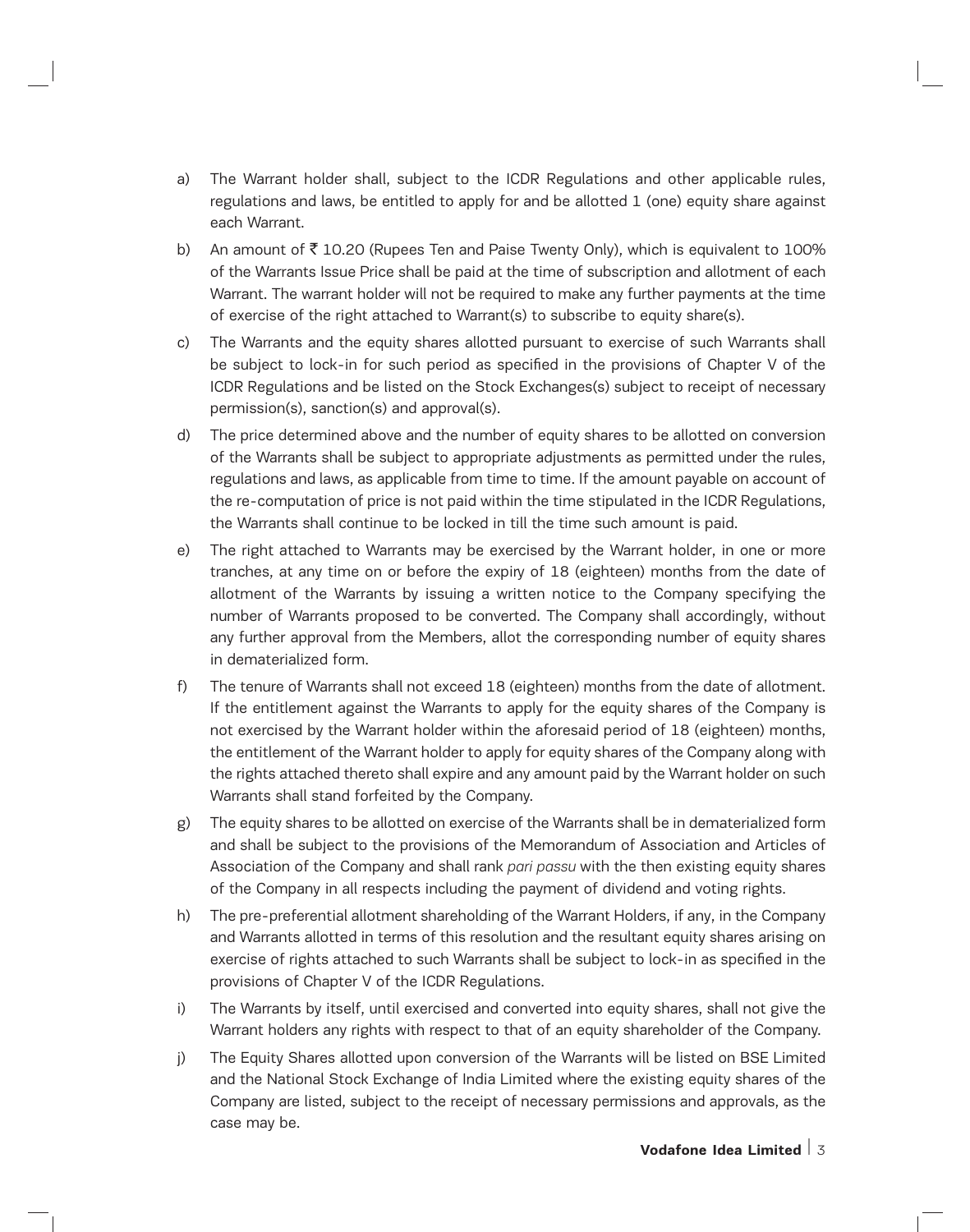**RESOLVED FURTHER THAT** pursuant to the provisions of the Act, the name of the Proposed Allottee be recorded for the issuance of invitation to subscribe to the Equity Shares or Warrants and a private placement offer letter in Form No.PAS-4 together with an application form be issued to the Proposed Allottee inviting them to subscribe to the Equity Shares or Warrants, as the case may be.

**RESOLVED FURTHER THAT** for the purpose of giving effect to this resolution, the Board be and is hereby authorised on behalf of the Company to do all such acts, deeds, matters and things as the Board may, in its absolute discretion, deem necessary or desirable for such purpose, including without limitation to vary, modify or alter any of the relevant terms and conditions, attached to the Equity Shares or Warrants, as the case may be, to be allotted to the Proposed Allottee, effecting any modifications, changes, variations, alterations, additions and/or deletions to the preferential issue as may be required by any regulatory or other authorities involved in or concerned with the issue and allotment of Equity Shares or Warrants, as the case may be, making applications to the stock exchanges for obtaining in-principle approvals, listing of shares, filing requisite documents with the MCA and other regulatory authorities, filing of requisite documents with the depositories, to resolve and settle any questions and difficulties that may arise in the preferential offer, issue and allotment of equity shares without being required to seek any further consent or approval of the members of the Company.

**RESOLVED FURTHER THAT** the Board be and is hereby authorized to delegate all or any of its powers conferred upon it by this resolution, to any director(s), committee(s), executive(s), officer(s) or authorized signatory(ies) to give effect to this resolution, including execution of any documents on behalf of the Company and to represent the Company before any governmental or regulatory authorities and to appoint any professional advisors, bankers, consultants, advocates and advisors to give effect to this resolution and further to take all other steps which may be incidental, consequential, relevant or ancillary in this regard."

> By Order of the Board For **Vodafone Idea Limited**

**Pankaj Kapdeo** Place : Mumbai **Company Secretary** Date : June 22, 2022 **Membership No.:ACS-9303** 

#### **Registered Office**:

Suman Tower, Plot No. 18, Sector - 11, Gandhinagar - 382 011, Gujarat CIN: L32100GJ1996PLC030976 Email: shs@vodafoneidea.com Website: www.myvi.in Tel.: +91-79-66714000 • Fax: +91-79-23232251

4 **Vodafone Idea Limited**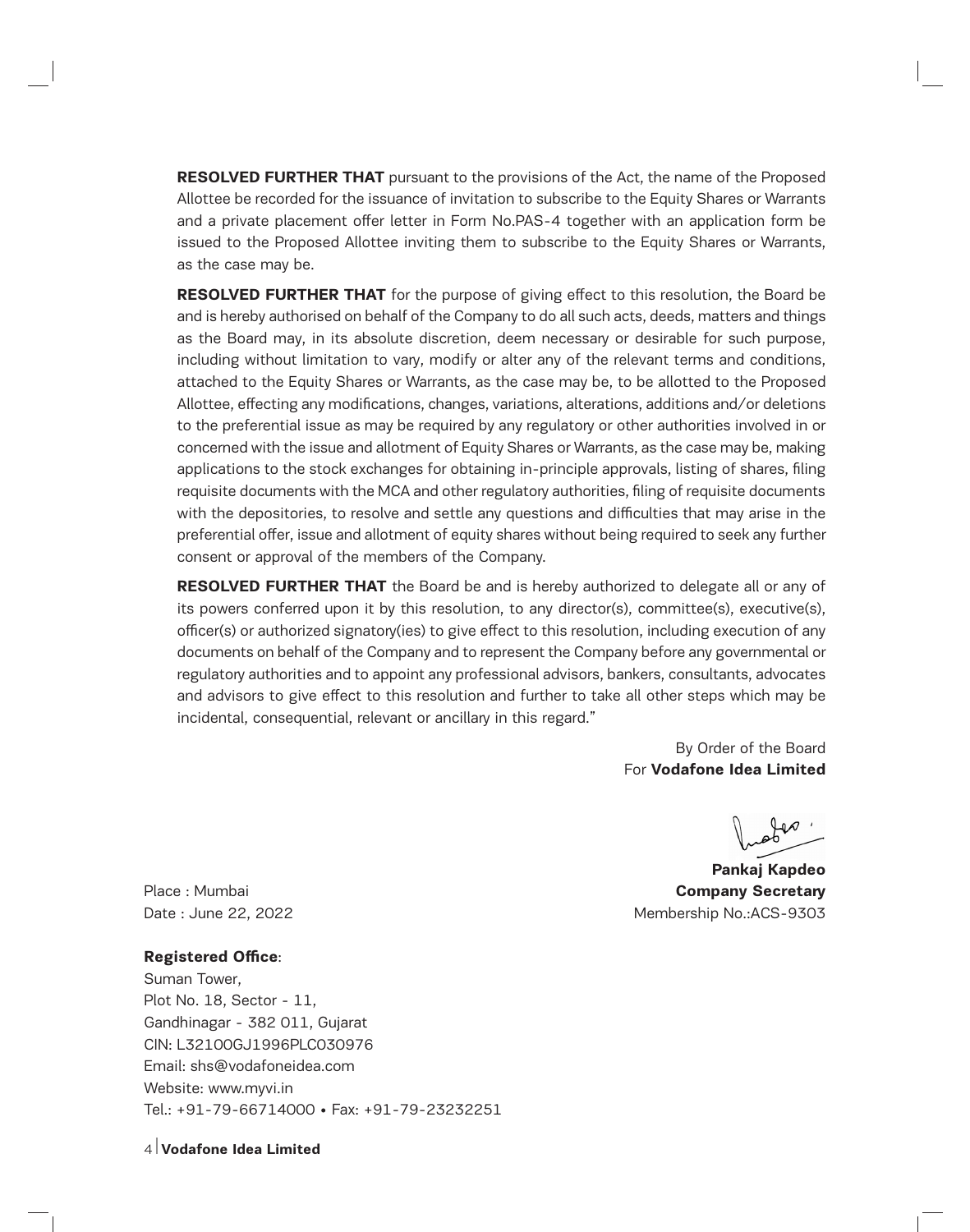# **NOTES:**

## **GENERAL:**

- 1. In view of the prevailing COVID-19 pandemic scenario, the Ministry of Corporate Affairs ('MCA') vide its General Circulars No. 14/2020 dated April 08, 2020, No. 17/2020 dated April 13, 2020, No. 22/2020 dated June 15, 2020, No. 33/2020 dated September 28, 2020, No. 39/2020 dated December 31, 2020, No. 10/2021 dated June 23, 2021, No. 20/2021 dated December 08, 2021 and No. 3/2022 dated May 5, 2022 issued by Ministry of Corporate Affairs (collectively referred to as 'MCA Circulars') and Securities and Exchange Board of India ('SEBI') vide its Circular No. SEBI/HO/CFD/CMD1/CIR/P/2020/79 dated May 12, 2020 read with Circular No. SEBI/HO/CFD/CMD2/CIR/P/2021/11 dated January 15, 2021 and SEBI/HO/ CFD/CMD2/CIR/P/2022/62 dated May 13, 2022 ('SEBI Circular') have permitted the holding of EGM by companies through VC / OAVM during the calendar year 2021 and 2022, without the physical presence of the Members. Accordingly, in compliance with the provisions of the Companies Act, 2013 ('Act'), Securities and Exchange Board of India (Listing Obligations and Disclosure Requirements) Regulations, 2015 ('Listing Regulations'), MCA Circulars and SEBI Circulars, the EGM of the Company is being conducted through VC/OAVM.
- 2. An Explanatory Statement pursuant to Section 102 of the Act, setting out material facts concerning the business under Item No. 1 of the Notice is annexed hereto. The Board of Directors have considered and decided to include Item No. 1 as Special Business as it is in the interest of the Company.
- 3. In accordance with the Secretarial Standard 2 on General Meetings issued by the ICSI read with Clarification / Guidance on applicability of Secretarial Standards - 1 and 2 dated April 15, 2020 issued by the ICSI, the proceedings of the EGM shall be deemed to be conducted at the Registered Office of the Company i.e. Suman Tower, Plot No. 18, Sector 11, Gandhinagar – 382 011, Gujarat, which shall be the venue of the EGM. Since the EGM will be held through VC / OAVM, the Route Map for the Venue of the Meeting is not annexed in this Notice.
- 4. Members attending the EGM through VC / OAVM shall be counted for the purpose of reckoning the quorum under Section 103 of the Act.
- 5. Generally, a member entitled to attend and vote at the EGM is entitled to appoint a proxy to attend and vote on his/her behalf and the proxy need not be a member of the Company. Since this EGM is being held pursuant to the MCA Circulars through VC / OAVM, physical attendance of members has been dispensed with. Accordingly, the facility for appointment of proxies by the members under section 105 of the Act will not be available for the EGM and hence the Proxy Form and Attendance Slip are not annexed to this Notice.
- 6. In compliance with the provisions of Section 108 of the Act, read with the Companies (Management and Administration) Rules, 2014 as amended by the Companies (Management and Administration) Amendment Rules, 2015 and Regulation 44 of Listing Regulations and MCA Circulars, the Company is providing facility of remote e-voting to its Members in respect of the business to be transacted at the EGM. For this purpose, the Company has entered into an agreement with National Securities Depository Limited (NSDL) for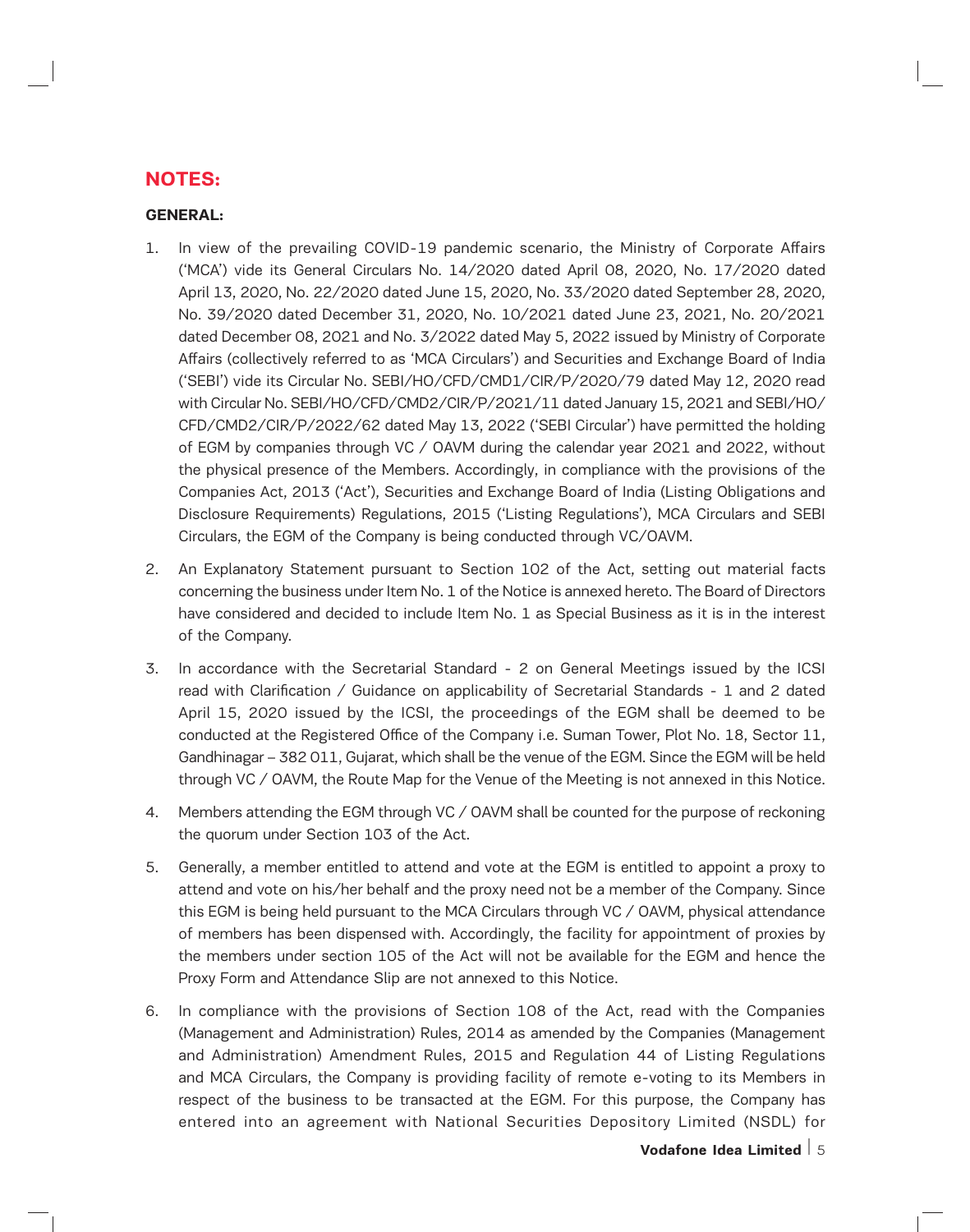facilitating voting through electronic means, as the authorized agency. The facility of casting votes by a member using remote e-voting system as well as e-voting during the EGM will be provided by NSDL.

- 7. All documents referred to in the EGM Notice will be available electronically for inspection by the members, without payment of any fees, from the date of circulation of this Notice upto the date of EGM, i.e. Friday, July 15, 2022. Members seeking inspection of the aforementioned documents can send an email to shs@vodafoneidea.com.
- 8. The members can join the EGM in the VC/OAVM mode 30 minutes before and 15 minutes after the scheduled time of the commencement of the Meeting by following the procedure mentioned in the Notice. The facility of participation at the EGM through VC/OAVM will be made available for minimum 1,000 members on 'first come first serve' basis. This will not include large Shareholders (Shareholders holding 2% or more equity shares), Promoters, Institutional Investors, Directors, Key Managerial Personnel, the Chairpersons of the Audit Committee, Nomination and Remuneration Committee and Stakeholders' Relationship Committee, Auditors etc. who are allowed to attend the EGM without restriction on account of 'first come first serve' basis. The Members will be able to view the proceedings on National Securities Depository Limited's ('NSDL') e-Voting website at www.evoting.nsdl.com.
- 9. Institutional/Corporate Shareholders intending to authorise their representatives to attend the meeting pursuant to Section 113 of the Act, are requested to email scanned certified copy of the Board/governing body resolution/authorisation etc. authorising their representatives to attend and vote on their behalf at email IDs: shs@vodafoneidea.com with a copy marked to evoting@nsdl.co.in.

# **ELECTRONIC DESPATCH OF NOTICE OF EGM AND PROCESS FOR REGISTRATION OF EMAIL ADDRESS FOR OBTAINING COPY OF NOTICE OF EGM:**

- 10. In compliance with the aforesaid MCA and SEBI Circulars, the Notice is being sent to the Members, trustees of debenture-holders and all other persons so entitled in electronic mode only, whose email addresses are registered with the Company/Depositories. Members may note that the Notice will also be available on the Company's website www.myvi.in, websites of the Stock Exchanges i.e. BSE Limited and National Stock Exchange of India Limited at www.bseindia.com and www.nseindia.com respectively, and on the website of NSDL www.evoting.nsdl.com.
- 11. Members who have still not registered their email IDs are requested to do so at the earliest. Members holding shares in electronic mode can get their email IDs registered by contacting their respective Depository Participant. Members holding shares in physical mode are requested to register their email IDs with the Company or the RTA (M/s Bigshare Services Pvt. Ltd.), for receiving the Notice. Requests can be emailed to shs@vodafoneidea.com or investor@bigshareonline.com. We urge members to support this Green Initiative effort of the Company and get their email IDs registered.
- 6 **Vodafone Idea Limited**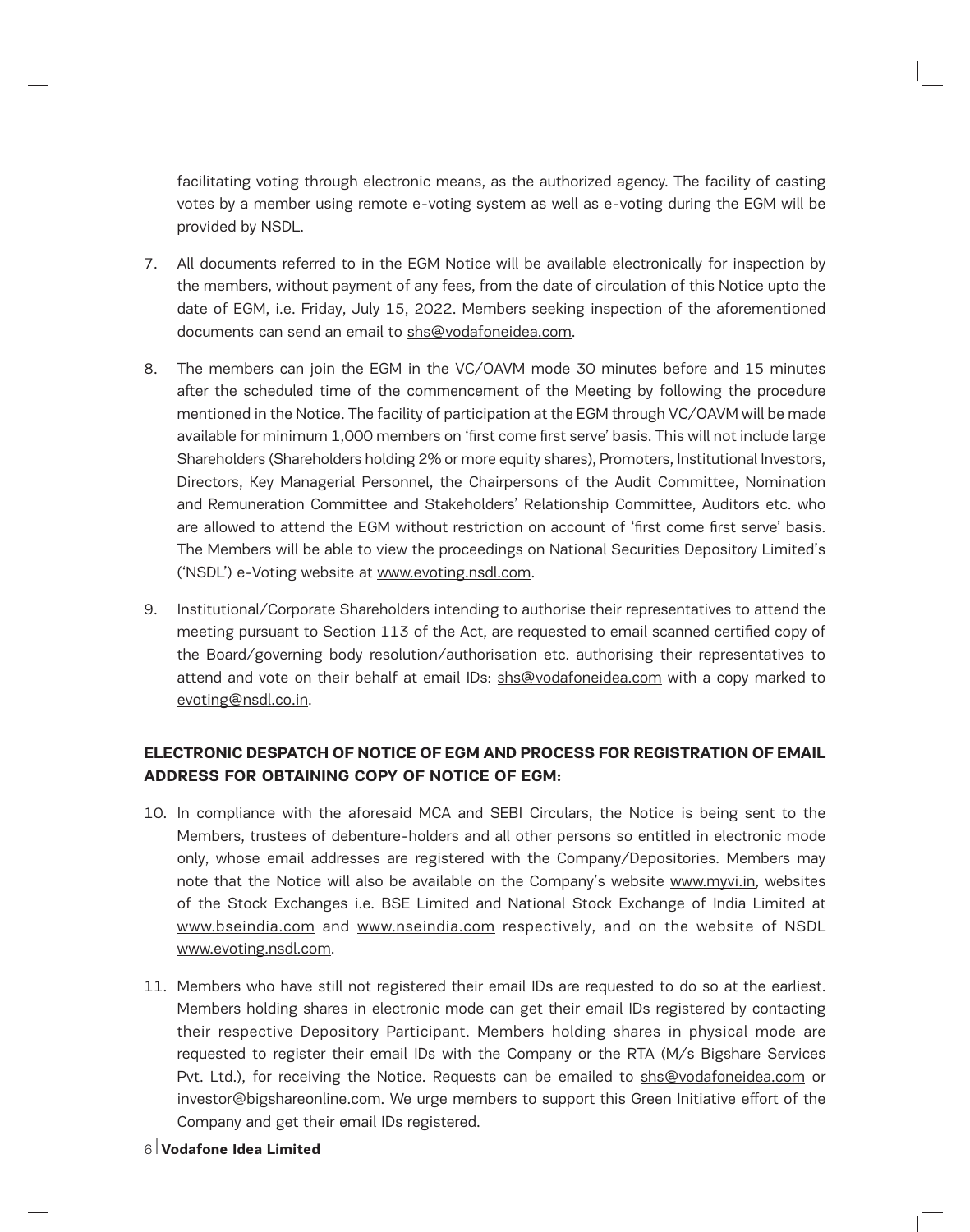#### **DECLARATION OF RESULT:**

- 12. The Board of Directors have appointed Mr. Umesh Ved, proprietor of Umesh Ved & Associates, Practicing Company Secretaries, as a Scrutinizer to scrutinize the remote e-voting process and e-voting at the EGM in a fair and transparent manner.
- 13. The result declared along with the Scrutinizer's Report will be forwarded to BSE Limited and National Stock Exchange of India Limited and shall be simultaneously uploaded on the Company's website www.myvi.in and on the website of NSDL www.evoting.nsdl.com immediately.

## **OTHER USEFUL INFORMATION:**

- 14. Members are requested to notify immediately any change of address to their Depository Participants (DPs) in respect of the shares held in electronic form, and to the Company or the RTA (M/s Bigshare Services Pvt. Ltd.), in respect of the shares held in physical form together with a proof of address viz. Electricity Bill, Telephone Bill, Ration Card, Voter ID Card, Passport etc.
- 15. The Securities and Exchange Board of India (SEBI) has mandated the submission of Permanent Account Number (PAN) and Bank Account details by every participant in securities market. Members holding shares in electronic form are therefore requested to submit their PAN and Bank Account details to the Depository Participants with whom they maintain their demat accounts. Members holding shares in physical form should submit their PAN and Bank Account details along with a self-certified copy of PAN and a cancelled cheque/ passbook copy to the Registrar and Share Transfer Agent / Company.

## **PROCEDURE FOR JOINING EGM THROUGH VC / OAVM:**

- 16. Members will be provided with a facility to attend the EGM through VC/OAVM through the NSDL e-voting system. Members may access by following the steps mentioned hereinbelow for Access to NSDL e-Voting system. After successful login, you can see link of "VC/OAVM" placed under "Join General Meeting" menu against company name. You are requested to click on VC/ OAVM link placed under Join General Meeting menu. The link for VC/OAVM will be available in Shareholder/Member login where the EVEN of the Company will be displayed. Please note that the Members who do not have the User ID and Password for e-Voting or have forgotten the User ID and Password may retrieve the same by following the remote e-Voting instructions mentioned in the notice to avoid last minute rush.
- 17. Members are encouraged to join the Meeting through Laptops for better experience.
- 18. Further members will be required to allow Camera and use Internet with a good speed to avoid any disturbance during the meeting.
- 19. Please note that participants connecting from Mobile Devices or Tablets or through Laptop connecting via Mobile Hotspot may experience Audio/Video loss due to Fluctuation in their respective network. It is therefore recommended to use Stable Wi-Fi or LAN Connection to mitigate any kind of aforesaid glitches.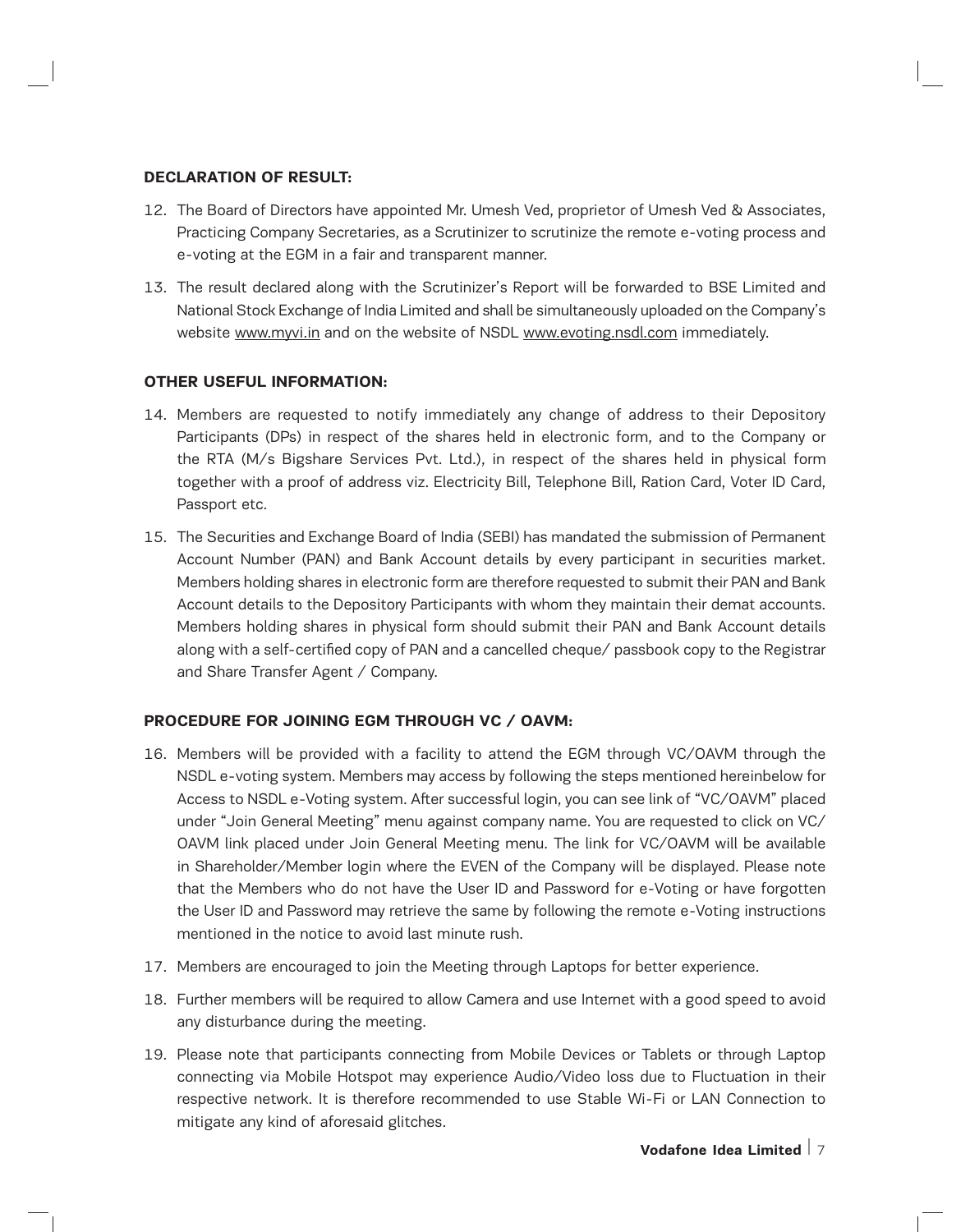- 20. Shareholders who would like to express their views/ask questions during the meeting may register themselves as a speaker may send their request mentioning their name, demat account number/folio number, email id, mobile number at shs@vodafoneidea.com during the period Saturday, July 9, 2022 from 09:00 A.M. to Wednesday, July 13, 2022 upto  $5:00 \text{ PM}$
- 21. Shareholders who would like to express their views/ have questions may send their questions in advance mentioning their name, demat account number/folio number, email id, mobile number at shs@vodafoneidea.com during the period Saturday, July 9, 2022 from 09:00 A.M. to Wednesday, July 13, 2022 upto 5:00 P.M. The same will be replied by the Company suitably.
- 22. Those shareholders who have registered themselves as a speaker will only be allowed to express their views/ask questions during the meeting.

## **PROCEDURE FOR E-VOTING BEFORE/DURING THE EGM:**

- 23. Members are requested to attend and participate in the ensuing EGM through VC / OAVM and cast their vote either through remote e-voting facility or through e-voting facility to be provided during the EGM.
- 24. The remote e-voting period commences on Tuesday, July 12, 2022 at 9:00 A.M. and ends on Thursday, July 14, 2022 at 5:00 P.M. During this period, Members of the Company holding shares either in physical form or in demat form, as on the cut-off date i.e. Friday, July 8, 2022 may cast their vote by remote e-voting. The remote e-voting module shall be disabled by NSDL for voting thereafter. Once the vote on a resolution is cast by the member, the member shall not be allowed to change it subsequently.
- 25. The facility of e-voting during the EGM will be available to those Members who have not cast their vote by remote e-voting. Members, who have cast their vote by remote e-voting, may attend the EGM through VC/OAVM but will not be entitled to cast their vote once again on resolutions.
- 26. The voting rights of the Members shall be in proportion to their shares in the paid-up equity share capital of the Company as on the cut-off date.
- 27. Any person, who acquires shares of the Company and becomes a Member of the Company after sending of the Notice and holding shares as of the cut-off date, may obtain the login ID and password by sending a request at evoting@nsdl.co.in. However, if he/she is already registered with NSDL for remote e-voting then he/she can use his/her existing User ID and password for casting the vote.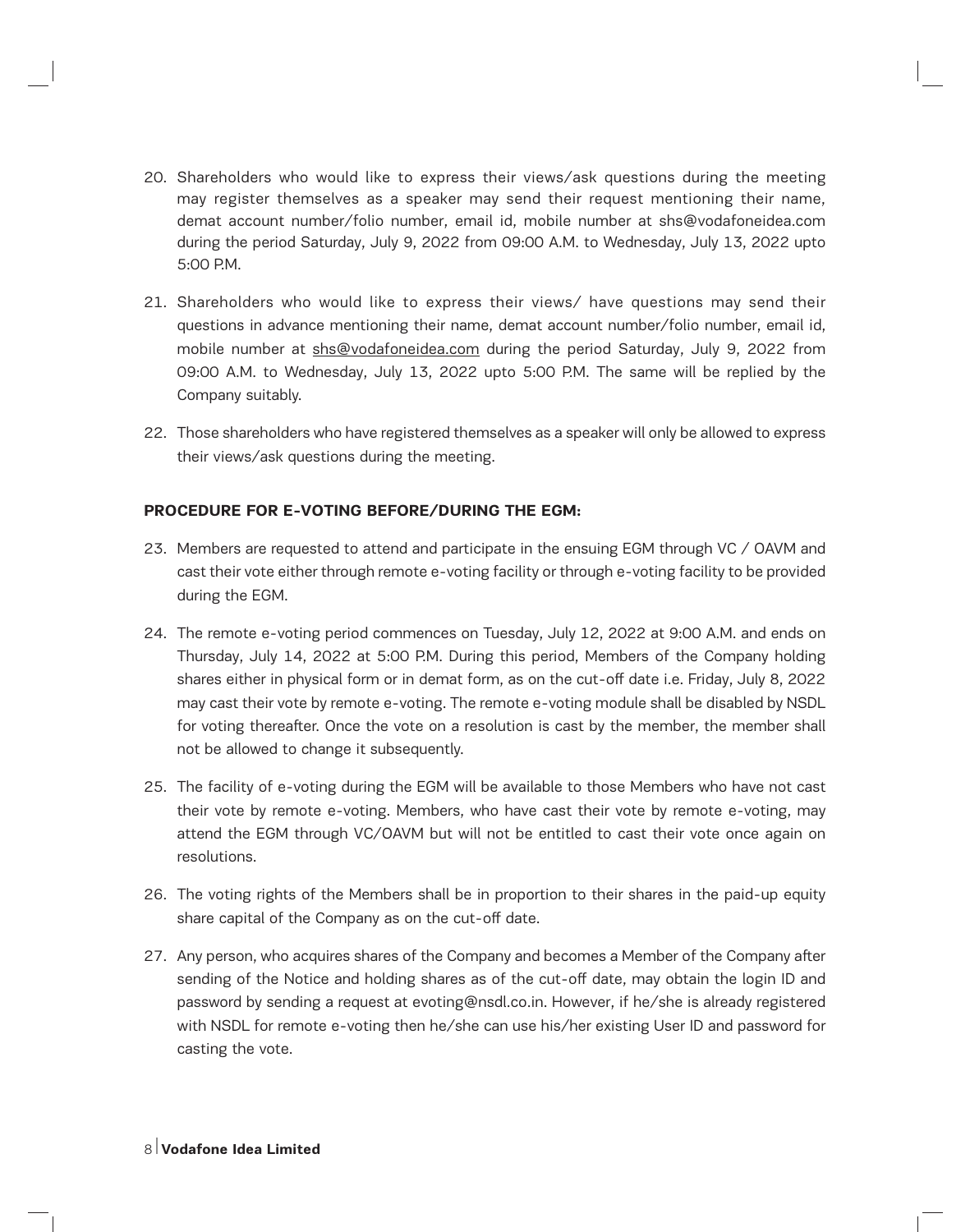## **How do I vote electronically using NSDL e-voting system?**

The way to vote electronically on NSDL e-voting system consists of 'Two Steps' which are mentioned below:

#### **Step 1 : Access to NSDL e-voting system**

#### **Step 2 : Cast your vote electronically and join meeting on NSDL e-voting system**

#### **Details on Step 1 are mentioned below:**

#### **Access to NSDL e-voting website**

# **A. Login method for e-voting and joining virtual meeting for individual shareholders holding securities in demat mode.**

In terms of SEBI Circular dated December 9, 2020 on e-voting facility provided by Listed Companies, individual shareholders holding securities in demat mode are allowed to vote through their demat account maintained with Depositories and Depository Participants. Shareholders are advised to update their mobile number and email id in their demat accounts in order to access e-voting facility.

Login method for Individual shareholders holding securities in demat mode is given below:

| <b>Type of Shareholders</b>                                                  | <b>Login Method</b>                                                                                                                                                                                                                                                                                                                                                                                                                                                                                                                                                                                                                                                                                                                                                                                                   |
|------------------------------------------------------------------------------|-----------------------------------------------------------------------------------------------------------------------------------------------------------------------------------------------------------------------------------------------------------------------------------------------------------------------------------------------------------------------------------------------------------------------------------------------------------------------------------------------------------------------------------------------------------------------------------------------------------------------------------------------------------------------------------------------------------------------------------------------------------------------------------------------------------------------|
| Individual Shareholders a.<br>holding securities in demat<br>mode with NSDL. | Existing IDEAS user can visit the e-services website of<br>NSDL viz. https://eservices.nsdl.com either on a Personal<br>Computer or on a mobile. On the e-services home page<br>click on the "Beneficial Owner" icon under "Login" which<br>is available under 'IDEAS' section, this will prompt you to<br>enter your existing User ID and Password. After successful<br>authentication, you will be able to see e-voting services<br>under Value Added Services. Click on "Access to e-voting"<br>under e-voting services and you will be able to see e-voting<br>page. Click on company name or e-voting service provider<br>i.e. NSDL and you will be redirected to e-voting website of<br>NSDL for casting your vote during the remote e-voting period<br>or joining virtual meeting & voting during the meeting. |
|                                                                              | b. If you are not registered for IDEAS e-services, option<br>to register is available at https://eservices.nsdl.com.<br>Select "Register Online for IDEAS Portal" or click at<br>https://eservices.nsdl.com/SecureWeb/Ideas DirectReg.jsp.                                                                                                                                                                                                                                                                                                                                                                                                                                                                                                                                                                            |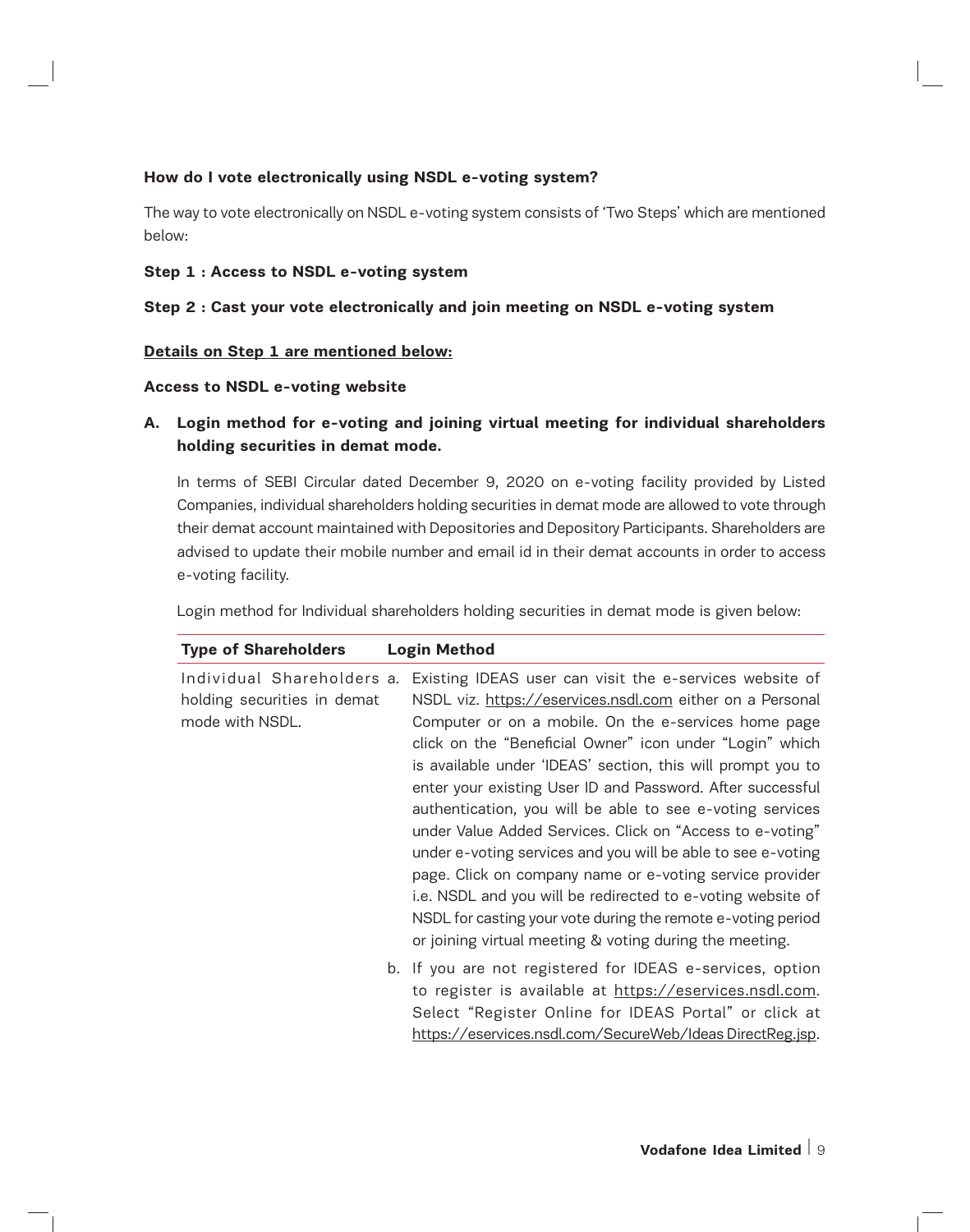| <b>Type of Shareholders</b>                   | <b>Login Method</b>                                                                                                                                                                                                                                                                                                                                                                                                                                                                                                                                                                                                                                                                                                                                                                                                                                                                         |  |  |  |
|-----------------------------------------------|---------------------------------------------------------------------------------------------------------------------------------------------------------------------------------------------------------------------------------------------------------------------------------------------------------------------------------------------------------------------------------------------------------------------------------------------------------------------------------------------------------------------------------------------------------------------------------------------------------------------------------------------------------------------------------------------------------------------------------------------------------------------------------------------------------------------------------------------------------------------------------------------|--|--|--|
|                                               | c. Visit the e-voting website of NSDL. Open web browser by<br>typing the following URL: https://www.evoting.nsdl.com/<br>either on a Personal Computer or on a mobile. Once the<br>home page of e-voting system is launched, click on the<br>icon "Login" which is available under 'Shareholder/Member'<br>section. A new screen will open. You will have to enter your<br>User ID (i.e. your sixteen digit demat account number held<br>with NSDL Password/OTP and a Verification Code as shown<br>on the screen. After successful authentication, you will be<br>redirected to NSDL Depository site wherein you can see<br>e-voting page. Click on company name or e-voting service<br>provider i.e. NSDL and you will be redirected to e-voting<br>website of NSDL for casting your vote during the remote<br>e-voting period or joining virtual meeting & voting during<br>the meeting. |  |  |  |
|                                               | d. Shareholders/Members can also download NSDL Mobile App<br>"NSDL Speede" facility by scanning the QR code mentioned<br>below for seamless voting experience.<br><b>NSDL Mobile App is available on</b><br>App Store Coogle Play                                                                                                                                                                                                                                                                                                                                                                                                                                                                                                                                                                                                                                                           |  |  |  |
| holding securities in demat<br>mode with CDSL | Individual Shareholders a. Existing users who have opted for Easi/Easiest, they can<br>login through their User ID and Password. Option will be<br>made available to reach e-voting page without any further<br>authentication. The URL for users to login to Easi/Easiest<br>are https://web.cdslindia.com/myeasi/home/login_or<br>www.cdslindia.com and click on New System Myeasi.<br>b. After successful login of Easi/Easiest the user will also be<br>able to see the E Voting Menu. The Menu will have links of<br>e-voting service provider i.e. NSDL. Click on NSDL to<br>cast your vote.                                                                                                                                                                                                                                                                                          |  |  |  |
|                                               | c. If the user is not registered for Easi/Easiest, option to<br>register is available at https://web.cdslindia.com/myeasi/<br>Registration/EasiRegistration.                                                                                                                                                                                                                                                                                                                                                                                                                                                                                                                                                                                                                                                                                                                                |  |  |  |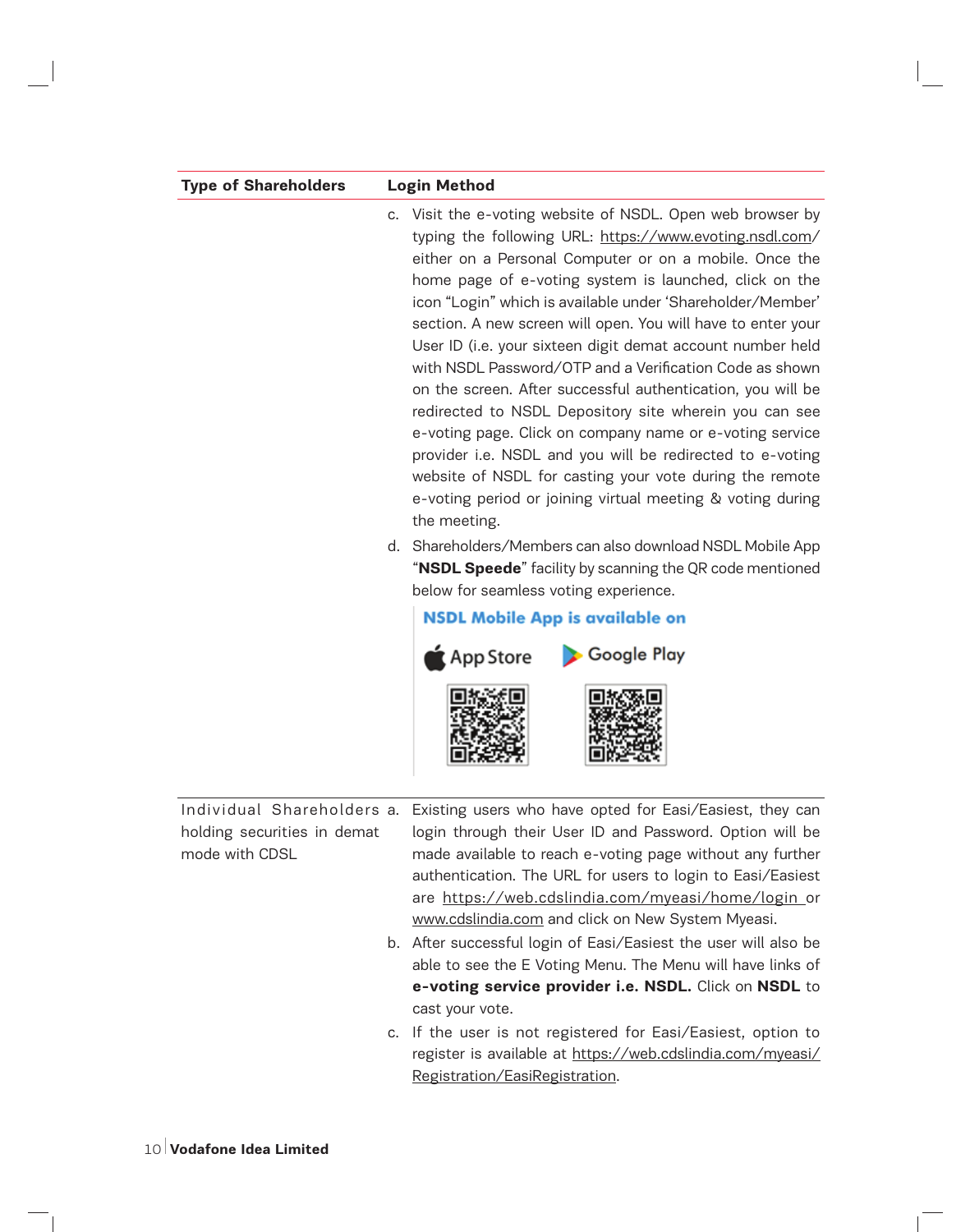| <b>Type of Shareholders</b> | <b>Login Method</b>                                            |
|-----------------------------|----------------------------------------------------------------|
|                             | d. Alternatively, the user can directly access e-voting page   |
|                             | by providing Demat Account Number and PAN details from         |
|                             | a link in www.cdslindia.com home page. The system will         |
|                             | authenticate the user by sending OTP on registered Mobile      |
|                             | & Email as recorded in the Demat Account. After successful     |
|                             | authentication, user will be provided links for the respective |
|                             | ESP i.e. <b>NSDL</b> where the e-voting is in progress.        |

Individual Shareholders You can also login using the login credentials of your demat (holding securities in demat account through your Depository Participant registered with mode) login through their NSDL/CDSL for e-voting facility. Upon logging in, you will be depository participants able to see e-voting option. Click on e-voting option, you will be redirected to NSDL/CDSL Depository site after successful authentication, wherein you can see e-voting feature. Click on Company name or e-voting service provider i.e. NSDL and you will be redirected to e-voting website of NSDL for casting your vote during the remote e-voting period or joining virtual meeting & voting during the meeting.

**Important note:** Members who are unable to retrieve User ID/ Password are advised to use Forget User ID and Forget Password option available at abovementioned website.

## **Helpdesk for Individual Shareholders holding securities in demat mode for any technical issues related to login through Depository i.e. NSDL and CDSL.**

| Login type     | <b>Helpdesk details</b>                                                                         |  |  |
|----------------|-------------------------------------------------------------------------------------------------|--|--|
|                | Individual Shareholders Members facing any technical issue in login can contact NSDL            |  |  |
|                | holding securities in demat helpdesk by sending a request at evoting@nsdl.co.in or call at toll |  |  |
| mode with NSDL | free no.: 1800 1020 990 and 1800 22 44 30.                                                      |  |  |
|                | Individual Shareholders Members facing any technical issue in login can contact CDSL            |  |  |
|                | holding securities in demat helpdesk by sending a request at helpdesk.evoting@cdslindia.com     |  |  |
| mode with CDSL | or contact at 022-23058738 or 022-23058542-43.                                                  |  |  |

**B. Login Method for e-voting and joining virtual meeting for shareholders other than individual shareholders holding securities in demat mode and shareholders holding securities in physical mode.**

#### **How to Log-in to NSDL e-voting website?**

- i. Visit the e-voting website of NSDL. Open web browser by typing the following URL: https://www.evoting.nsdl.com/ either on a Personal Computer or on a mobile.
- ii. Once the home page of e-voting system is launched, click on the icon "Login" which is available under 'Shareholder/Member' section.
- iii. A new screen will open. You will have to enter your User ID, your Password/OTP and a Verification Code as shown on the screen.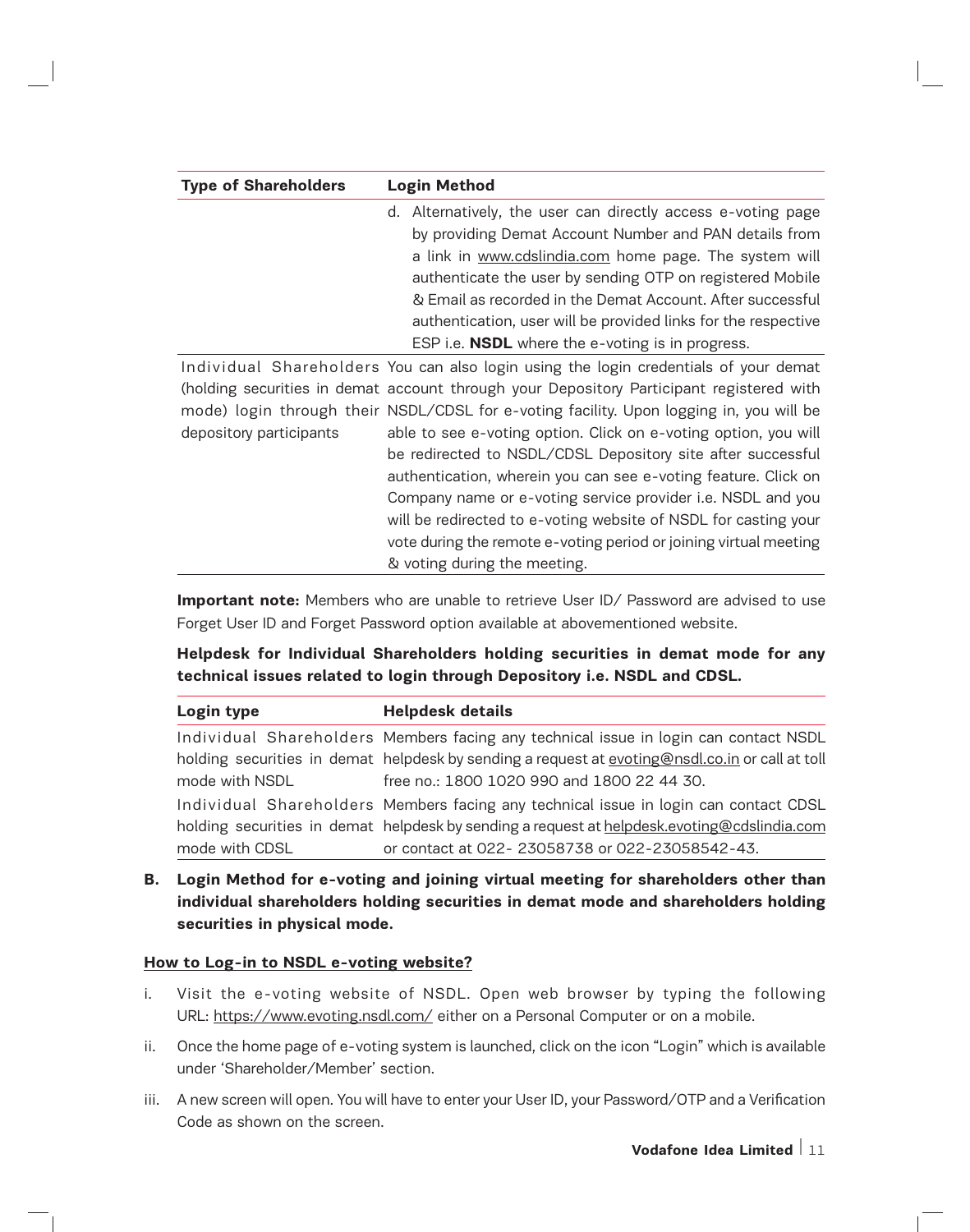*Alternatively, if you are registered for NSDL eservices i.e. IDEAS, you can log-in at https://eservices.nsdl.com/ with your existing IDEAS login. Once you log-in to NSDL eservices after using your log-in credentials, click on e-voting and you can proceed to Step 2 i.e. Cast your vote electronically.*

iv. Your User ID details are given below:

## **Manner of holding shares i.e. Your User ID is Demat (NSDL or CDSL) or Physical**

| in demat account with NSDL. | a) For Members who hold shares 8 Character DP ID followed by 8 Digit Client ID. For<br>example if your DP ID is IN300*** and Client ID is 12******<br>then your User ID is IN300***12******.   |
|-----------------------------|------------------------------------------------------------------------------------------------------------------------------------------------------------------------------------------------|
| demat account with CDSL.    | b) For Members who hold shares in 16 Digit Beneficiary ID For example if your Beneficiary ID is<br>12************** then your User ID is 12***************.                                    |
| Physical Form.              | c) For Members holding shares in EVEN Number followed by Folio Number registered with<br>the Company For example if Folio Number is 001*** and<br>EVEN is 101456 then User ID is 101456001***. |

- v. Password details for shareholders other than Individual shareholders are given below:
	- (a) If you are already registered for e-voting, then you can use your existing password to login and cast your vote.
	- (b) If you are using NSDL e-voting system for the first time, you will need to retrieve the 'initial password' which was communicated to you. Once you retrieve your 'initial password', you need to enter the 'initial password' and the system will force you to change your password.
	- (c) How to retrieve your 'initial password'?

If your email ID is registered in your demat account or with the Company, your 'initial password' is communicated to you on your email ID. Trace the email sent to you from NSDL in your mailbox. Open the email and open the attachment i.e. a pdf file. Open the .pdf file. The password to open the .pdf file is your 8 digit Client ID for NSDL account, last 8 digits of Client ID for CDSL account or Folio Number for shares held in physical form. The pdf file contains your 'User ID' and your 'initial password'.

If your email ID is not registered, please follow steps mentioned below in **process for those shareholders whose email ids are not registered.**

- vi. If you are unable to retrieve or have not received the "Initial Password" or have forgotten your password:
	- a) Click on "Forgot User Details/Password?" (If you are holding shares in your demat account with NSDL or CDSL) option available on www.evoting.nsdl.com.
	- b) Physical User Reset Password? (If you are holding shares in physical mode) option available on www.evoting.nsdl.com.
- 12 **Vodafone Idea Limited**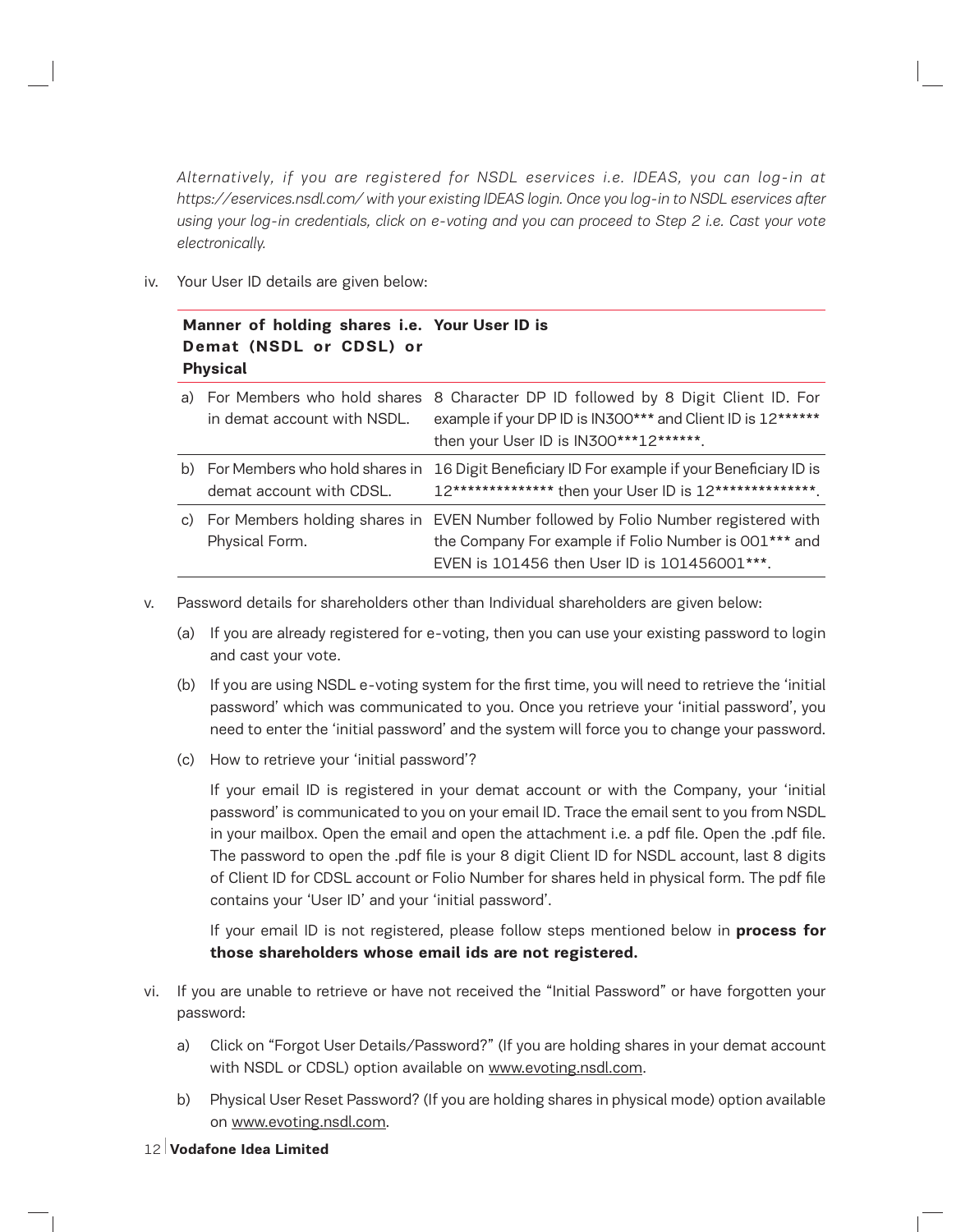- c) If you are still unable to get the password by aforesaid two options, you can send a request at evoting@nsdl.co.in mentioning your demat account number/folio number, your PAN, your name and your registered address etc.
- d) Members can also use the OTP (One Time Password) based login for casting the votes on the e-voting system of NSDL.
- vii. After entering your password, tick on Agree to "Terms and Conditions" by selecting on the check box.
- viii. Now, you will have to click on "Login" button.
- ix. After you click on the "Login" button, Home page of e-voting will open.

## **Step 2: Cast your vote electronically and join Meeting on NSDL e-voting system.**

## **How to cast your vote electronically and join Meeting on NSDL e-voting system?**

- i. After successful login at Step 1, you will be able to see all the companies "EVEN" in which you are holding shares and whose voting cycle and General Meeting is in active status.
- ii. Select "EVEN" of company for which you wish to cast your vote during the remote e-voting period and casting your vote during the General Meeting. For joining virtual meeting, you need to click on "VC/OAVM" link placed under "Join Meeting".
- iii. Now you are ready for e-voting as the Voting page opens.
- iv. Cast your vote by selecting appropriate options i.e. assent or dissent, verify/modify the number of shares for which you wish to cast your vote and click on 'Submit' and also 'Confirm' when prompted.
- v. Upon confirmation, the message 'Vote cast successfully' will be displayed.
- vi. You can also take the printout of the votes cast by you by clicking on the print option on the confirmation page.
- vii. Once you confirm your vote on the resolution, you will not be allowed to modify your vote.

## **INSTRUCTIONS FOR E-VOTING DURING THE EGM ARE AS UNDER:**

- i. The procedure for remote e-voting during the EGM is same as the instructions mentioned above for remote e-voting since the Meeting is being held through VC / OAVM.
- ii. Only those Members/Shareholders, who will be present in the EGM through VC / OAVM facility and have not cast their vote on the Resolution through remote e-voting and are otherwise not barred from doing so, shall be eligible to vote through e-voting system in the EGM.
- iii. Members who have voted through remote e-voting will be eligible to attend the EGM. However, they will not be eligible to vote at the EGM.
- iv. The details of the person who may be contacted for any grievances connected with the facility for e-voting on the day of the EGM shall be the same person mentioned for remote e-voting.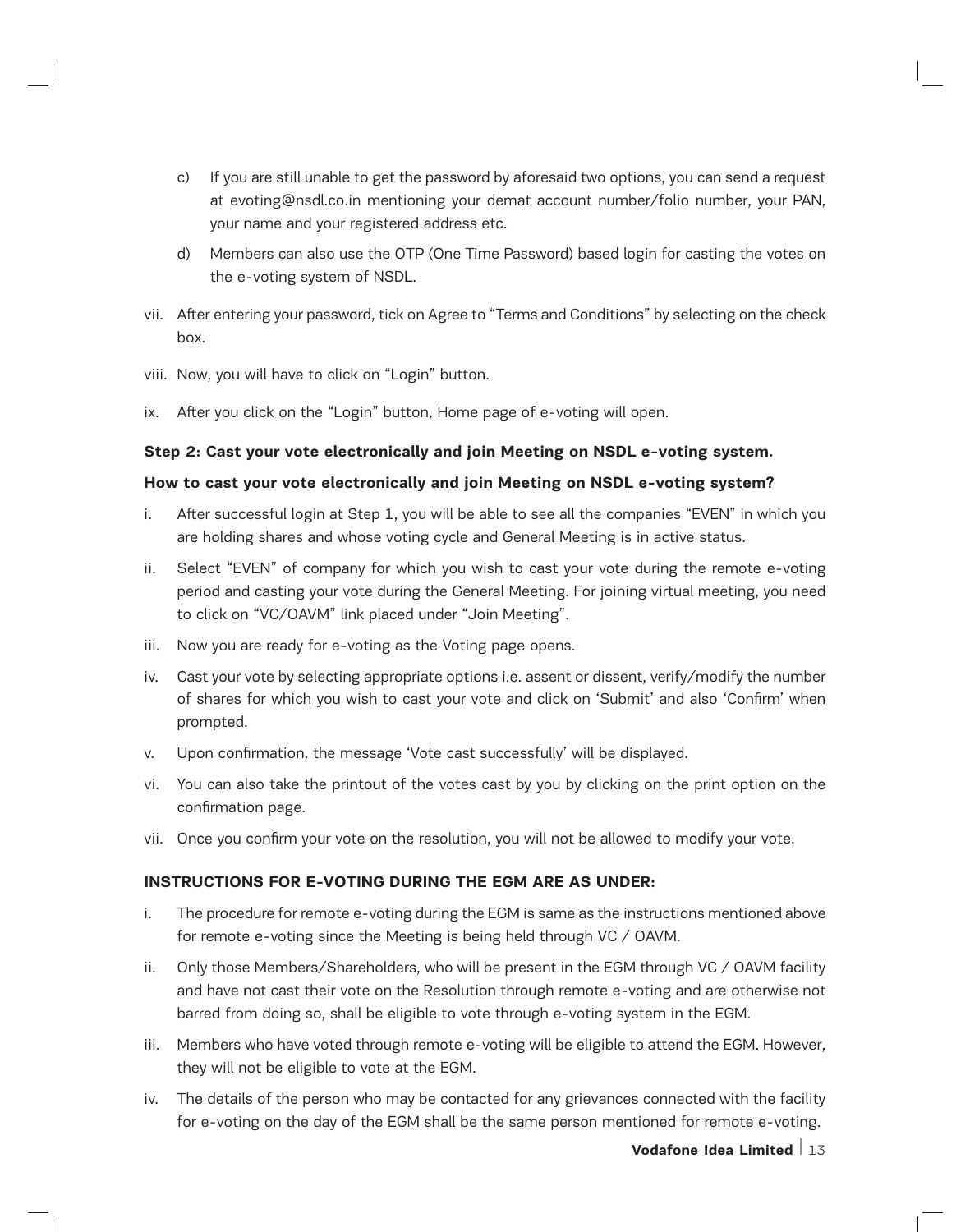#### **General Guidelines for Members**

- i. It is strongly recommended not to share your password with any other person and take utmost care to keep your password confidential. Login to the e-voting website will be disabled upon five unsuccessful attempts to key in the correct password. In such an event, you will need to go through the "Forgot User Details/Password?" or "Physical User Reset Password?" option available on www.evoting.nsdl.com to reset the password.
- ii. In case of any queries/grievances pertaining to remote e-voting (before the EGM and during the EGM), you may refer to the Frequently Asked Questions (FAQs) for shareholders and e-voting user manual for shareholders available in the download section of www.evoting.nsdl.com or call on the toll-free numbers 1800 1020 990/1800 22 44 30 or send a request to Ms. Sarita Mote or Mr. Sagar Ghosalkar at evoting@nsdl.co.in.

By Order of the Board For **Vodafone Idea Limited**

**Pankaj Kapdeo** Place : Mumbai **Company Secretary** Date : June 22, 2022 2008 1200 2009 2009 2009 12:00 Membership No.: ACS-9303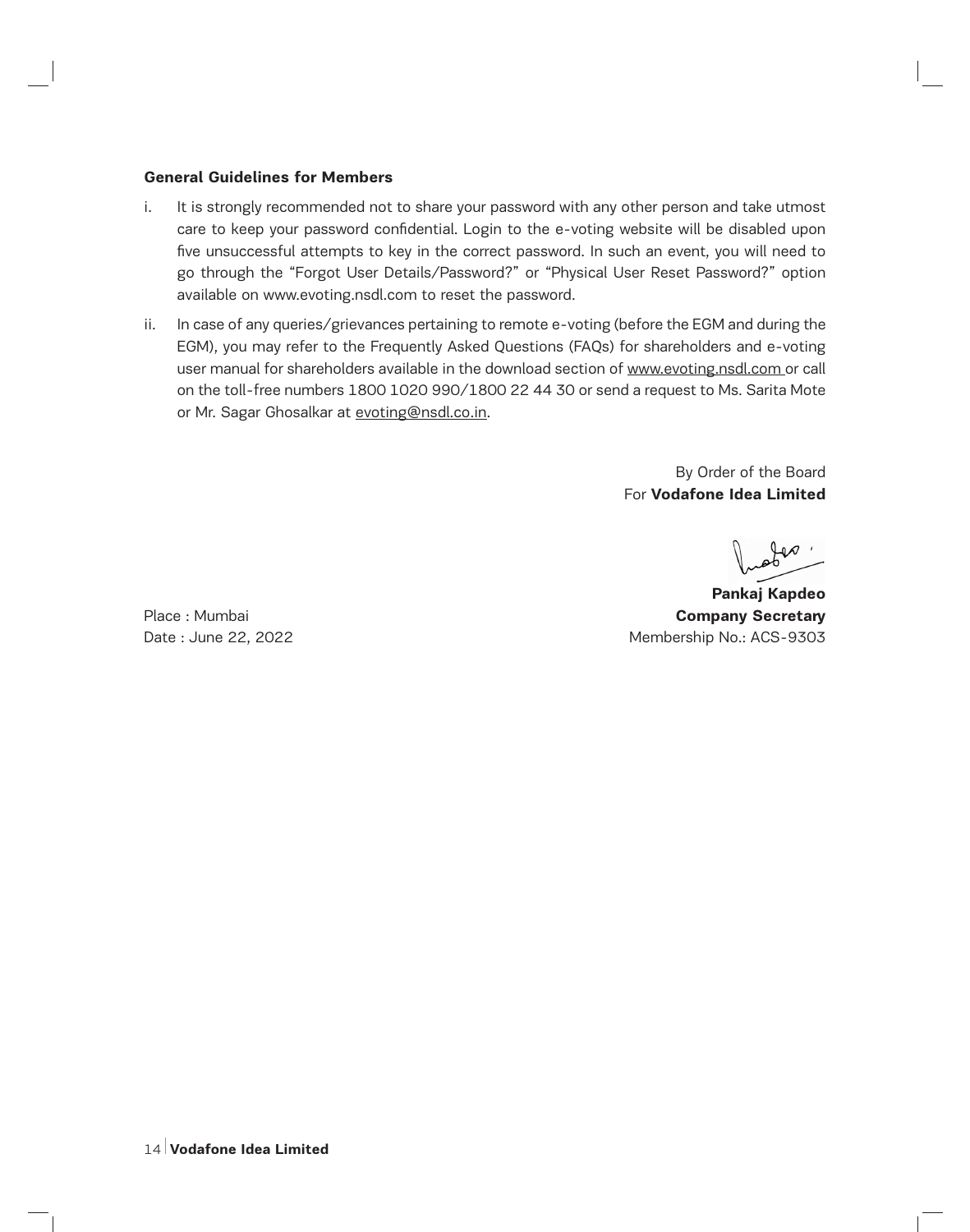# **ANNEXURE TO THE NOTICE**

## **EXPLANATORY STATEMENT PURSUANT TO SECTION 102 OF THE COMPANIES ACT, 2013**

Pursuant to Section 102 of the Companies Act, 2013 ("**the Act**"), the following Explanatory Statement sets out all material facts relating to the business mentioned under Item No. 1 of the accompanying Notice dated June 22, 2022.

## **Item No. 1**

The Board of Directors of the Company in their meeting held on June 22, 2022, approved raising of funds aggregating upto  $\bar{z}$  436.21 crore by way of issuance of either: (a) upto 42,76,56,421 equity shares of ₹ 10/- each ("**Equity Shares"**) for cash at a price of ₹ 10.20 (including a premium of 20 Paise) per Equity Share; or (b) upto 42,76,56,421 warrants, each convertible into, or exchangeable for, 1 (one) fully paid-up equity share of the Company of face value of ` 10/- each (**"Warrants"**) at a price of ` 10.20 each payable in cash (**"Warrants Issue Price"**), which may be exercised in one or more tranches during the period commencing from the date of allotment of the Warrants until expiry of 18 (eighteen) months, to Euro Pacific Securities Ltd, a promoter of the Company (referred to as **"the Proposed Allottee"**), by way of a preferential issue through private placement offer, that has agreed to subscribe to the proposed preferential issue and has confirmed its eligibility in terms of Regulation 159 of Securities and Exchange Board of India (Issue of Capital and Disclosure Requirements) Regulations, 2018 (the **"ICDR Regulations"**).

In accordance with Sections  $23(1)(b)$ , 42 and  $62(1)(c)$  and other applicable provisions, if any, of the Companies Act, 2013 (the "**Act**") and the rules made thereunder and in accordance with the ICDR Regulations and the Securities and Exchange Board of India (Listing Obligations and Disclosure Requirements) Regulations, 2015 (the "**Listing Regulations**"), as amended from time to time, approval of the Members of the Company by way of special resolution is required to issue securities by way of private placement on a preferential basis.

Accordingly, in terms of the Act and the ICDR Regulations, consent of the members is being sought for the raising of funds aggregating upto  $\bar{\tau}$  436.21 Crore by way of issue and allotment of either: (a) up to 42,76,56,421 Equity Shares of face value of ₹ 10/- each for cash at a price of ₹ 10.20 each (including a premium of 20 Paise) per Equity Share; or (b) upto 42,76,56,421 Warrants, each convertible into, or exchangeable for, 1 (one) fully paid-up equity share of the Company of face value of  $\bar{z}$  10/- each at a price of  $\bar{z}$  10.20 each payable in cash, on a preferential basis to the Proposed Allottee as the Board of Directors of the Company may determine in the manner detailed hereafter.

The salient features of the preferential issue, including disclosures required to be made in accordance with Chapter V of the ICDR Regulations and the Act, are set out below:

## **(i) Objects of the Issue**

The Company proposes to utilise the proceeds raised from the proposed preferential issue for making payments due to Indus Towers Limited ("**Indus**") under the terms of the master service agreements executed between the Company and Indus for the provision of passive infrastructure services.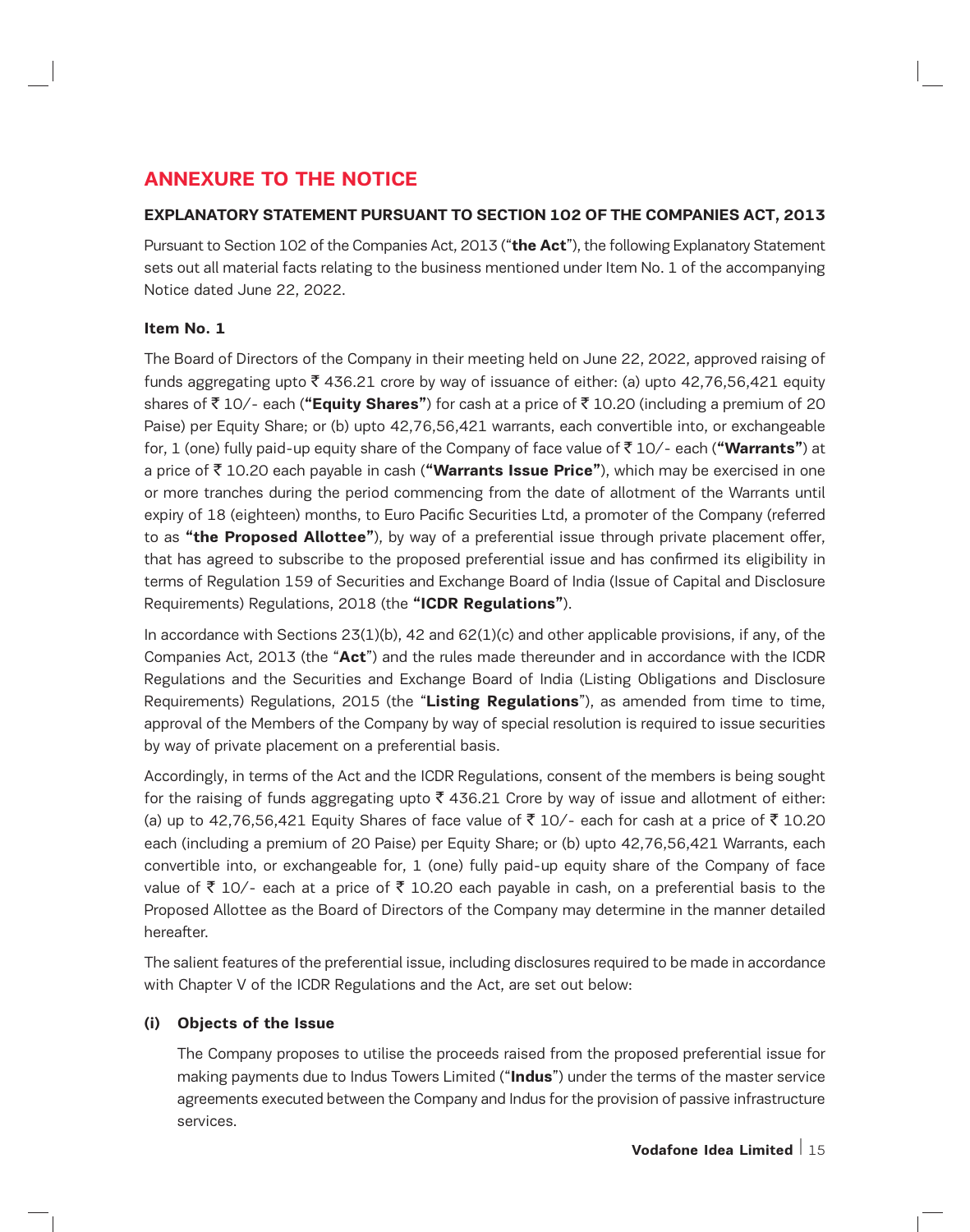## **(ii) Relevant Date**

The "Relevant Date" as per ICDR Regulations for the determination of the minimum price for Equity Shares or Warrants, as the case may be, to be issued is fixed as Wednesday, June 15, 2022 i.e. 30 (thirty) days prior to the date of this Extraordinary General Meeting.

## **(iii) Basis or justification for the price (including the premium, if any) has been arrived at**

Regulation 164 of the ICDR Regulations prescribes the minimum price at which a preferential issue may be made. In accordance with Regulation 164, the minimum price of the Equity Shares / Warrants, as the case may be, shall be the higher of:

- (a) the 90 trading days' volume weighted average price of the related equity shares quoted on the recognised stock exchange preceding the relevant date; and
- (b) the 10 trading days' volume weighted average prices of the related equity shares quoted on a recognised stock exchange preceding the relevant date.

The equity shares of the Company are listed on the BSE Limited and the National Stock Exchange of India Limited and are frequently traded in accordance with the ICDR Regulations. For the purposes of computation of price per Equity Share or Warrant, the National Stock Exchange of India Limited is the stock exchange that has higher trading volume for the said period and, accordingly, has been considered.

As per the pricing formula prescribed under Regulation 164 of the ICDR Regulations, the minimum price at which the Equity Share and Warrants can be issued is  $\bar{\tau}$  10.17 per Equity Share / Warrant. The Company proposes to issue the Equity Share / Warrants at an issue price of  $\bar{\tau}$  10.20 per Equity Share/Warrant, which is not less than the minimum price computed in accordance with Regulation 164 of the ICDR Regulations.

## **(iv) The number of persons to whom allotment on preferential basis have already been made during the year, in terms of number of securities as well as the price**

The Company has not made any preferential allotment during the current financial year 2022-23.

#### **(v) Maximum number of securities to be issued**

The resolution set out in the accompanying notice authorises the Board to raise funds aggregating upto  $\bar{\tau}$  436.21 crore by way of issue of either: (a) upto 42,76,56,421 Equity Shares of face value of  $\overline{\tau}$  10/- each for cash at a price of  $\overline{\tau}$  10.20 (including a premium of 20 Paise) per Equity Share; or (b) upto 42,76,56,421 Warrants, each convertible into, or exchangeable for, 1 (one) fully paid-up equity share of the Company of face value of  $\bar{\tau}$  10/- each at a price of  $\bar{\tau}$  10.20 each payable in cash.

An amount of  $\bar{\tau}$  10.20 (Rupees Ten and Paise Twenty Only) which is equivalent to 100% of the Warrants Issue Price shall be paid at the time of subscription and allotment of each Warrant. The warrant holder will not be required to make any further payments at the time of exercise of the right attached to Warrant(s) to subscribe to equity share(s).

#### 16 **Vodafone Idea Limited**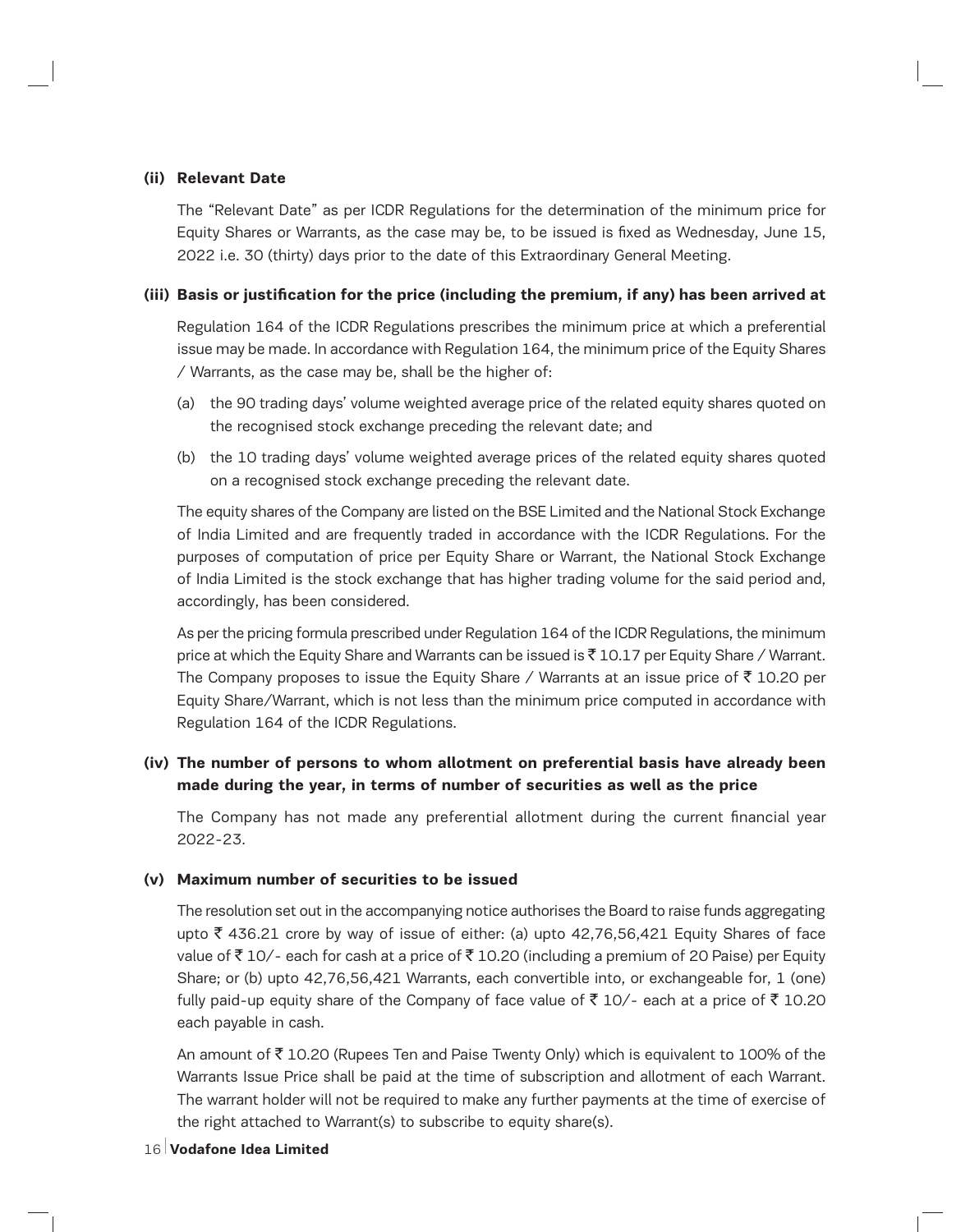## **(vi) Intent of the promoters, directors or key managerial personnel of the Company to subscribe to the offer**

The Proposed Allottee is a Promoter of the Company.

#### **(vii) Shareholding pattern of the Company before and after the Preferential Issue**

The members may note that pursuant to the Telecom Reforms Package announced by the Government of India (**"GoI"**) on 15th September 2021, the Board of Directors of the Company had at its meeting held on January 10, 2022, approved the option to convert the full amount of interest related to deferred spectrum auction instalments and AGR Dues to the extent of ` 16,133 crore (**"GoI Debt"**) into equity as per the reforms package announced by GoI.

Upon issuance of an order to be passed by the Government of India u/s 62(4) of the Act for aforesaid conversion of GoI Debt (**"GoI Order"**), the equity shares will be issued to the Government of India at face value of  $\overline{5}$  10/- per equity share. Assuming issuance of 16,13,31,84,899 equity shares at an issue price of  $\bar{\tau}$  10/- per equity share against the conversion, the shareholding pattern of the Company post such equity issuance to GoI and the proposed preferential issue would be as under:

| SI.<br>No.              | Category                                                         | <b>Pre-Preferential Issue</b><br>Shareholding<br>(as on 31 March 2022) |       | <b>Shareholding Post Gol</b><br>Order<br>(Expected) |       | <b>Post-Preferential Issue</b><br>Shareholding<br>(Proposed) |       |
|-------------------------|------------------------------------------------------------------|------------------------------------------------------------------------|-------|-----------------------------------------------------|-------|--------------------------------------------------------------|-------|
|                         |                                                                  | Number of equity<br>shares                                             | %     | Number of equity<br>shares                          | %     | Number of equity<br>shares                                   | %     |
| (A)                     | <b>Promoters' Shareholding</b>                                   |                                                                        |       |                                                     |       |                                                              |       |
|                         | Aditya Birla Group                                               | 8,79,42,06,288                                                         | 27.38 | 8,79,42,06,288                                      | 18.23 | 8,79,42,06,288                                               | 18.07 |
|                         | Vodafone Group                                                   | 15,29,31,70,439                                                        | 47.61 | 15,29,31,70,439                                     | 31.69 | 15,72,08,26,860                                              | 32.29 |
|                         | <b>Total Promoters'</b><br>Shareholding (A)                      | 24,08,73,76,727                                                        | 74.99 | 24,08,73,76,727                                     |       | 49.92 24,51,50,33,148                                        | 50.36 |
| (B)                     | <b>Public Shareholding</b>                                       |                                                                        |       |                                                     |       |                                                              |       |
| 1                       | Government of India (B)(1)                                       |                                                                        |       | 16,13,31,84,899                                     |       | 33.44 16,13,31,84,899                                        | 33.14 |
| $\overline{2}$          | <b>Institutions</b>                                              |                                                                        |       |                                                     |       |                                                              |       |
| (a)                     | Mutual Funds / AIF                                               | 45,40,85,536                                                           | 1.41  | 45,40,85,536                                        | 0.94  | 45,40,85,536                                                 | 0.93  |
| (b)                     | Insurance Companies                                              | 9,19,77,689                                                            | 0.29  | 9,19,77,689                                         | 0.19  | 9,19,77,689                                                  | 0.19  |
| (c)                     | Financial Institutions/Banks                                     | 28,47,392                                                              | 0.01  | 28,47,392                                           | 0.01  | 28,47,392                                                    | 0.01  |
| (d)                     | Foreign Portfolio Investors                                      | 1,14,78,76,098                                                         | 3.58  | 1,14,78,76,098                                      | 2.38  | 1,14,78,76,098                                               | 2.36  |
|                         | Sub-Total (B)(2)                                                 | 1,69,67,86,715                                                         | 5.29  | 1,69,67,86,715                                      | 3.52  | 1,69,67,86,715                                               | 3.49  |
| $\overline{\mathbf{3}}$ | <b>Non-Institutions</b>                                          |                                                                        |       |                                                     |       |                                                              |       |
| (a)                     | <b>Bodies Corporate</b>                                          | 51,87,07,512                                                           | 1.61  | 51,87,07,512                                        | 1.07  | 51,87,07,512                                                 | 1.06  |
| (b)                     | Public                                                           | 5,53,42,55,603                                                         | 17.23 | 5,53,42,55,603                                      | 11.47 | 5,53,42,55,603                                               | 11.37 |
| (c)                     | Non Resident Indians                                             | 17,50,66,818                                                           | 0.55  | 17,50,66,818                                        | 0.36  | 17,50,66,818                                                 | 0.36  |
| (d)                     | Others                                                           | 10,66,54,510                                                           | 0.33  | 10,66,54,510                                        | 0.22  | 10,66,54,510                                                 | 0.22  |
|                         | Sub-Total (B)(3)                                                 | 6,33,46,84,443                                                         | 19.72 | 6,33,46,84,443                                      | 13.12 | 6,33,46,84,443                                               | 13.01 |
|                         | <b>Total Public Shareholding</b><br>$(B) = (B)(1)+(B)(2)+(B)(3)$ | 8,03,14,71,158                                                         | 25.01 | 24,16,46,56,057                                     | 50.08 | 24,16,46,56,057                                              | 49.64 |
|                         | TOTAL (A)+(B)                                                    | 32,11,88,47,885                                                        |       | 100 48,25,20,32,784                                 |       | 100 48,67,96,89,205                                          | 100   |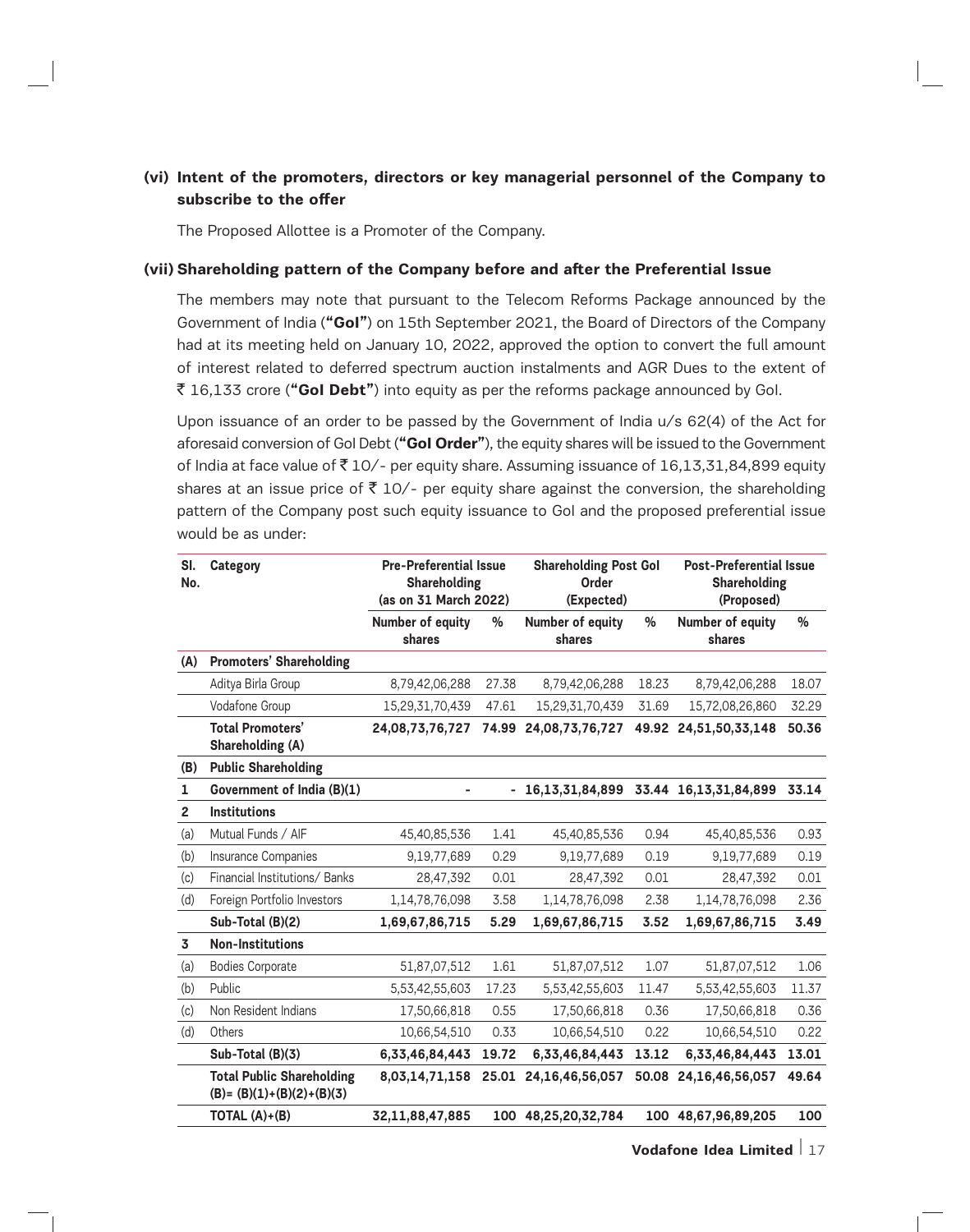## **(viii) Determination of the nature of securities to be issued on a preferential basis**

The Promoter / Promoter Group currently hold 74.99% of the paid-up capital of the Company. As mentioned in point (vii) above, the Company is expecting an order to be issued u/s 62(4) of the Act for conversion of the GoI debt into equity, post which the shareholding of the Promoter / Promoter Group would reduce to approximately 49.92%. Should the order of the Government of India u/s 62(4) of the Act be issued at any time within 15 days from the date of passing of the resolution set out at Item No. 1 of this Notice, the Board of Directors of the Company shall determine to make an issue of Equity Shares in terms of the resolution set out at Item No. 1 of this Notice. Alternatively, if the order of the Government of India u/s 62(4) of the Act is not issued within 15 days from the date of passing of the resolution set out at Item No. 1 of this Notice, the Board of Directors of the Company shall determine to make an issue of Warrants in terms of the resolution set out at Item No. 1 of this Notice.

## **(ix) Time frame within which the preferential issue shall be completed**

In accordance with Regulation 170 of the ICDR Regulations, the allotment of the Equity Shares / Warrants, as the case may be, shall be completed within a period of 15 days from the date of passing of the resolution by the shareholders, provided that where the allotment is pending on account of pendency of any approval(s) or permission(s) from any regulatory authority  $\ell$  body, the allotment shall be completed by the Company within a period of 15 days from the date of such approval(s) or permission(s).

# **(x) Identity of the natural persons who are the ultimate beneficial owners of the shares proposed to be allotted and / or who ultimately control the Proposed Allottee**

| Sr. | Name of Ultimate Beneficial Owner of the Proposed<br><b>Details of Proposed</b> |                                                                                                                                                                                                                  |  |
|-----|---------------------------------------------------------------------------------|------------------------------------------------------------------------------------------------------------------------------------------------------------------------------------------------------------------|--|
| No. | <b>Allottee</b>                                                                 | <b>Allottee</b>                                                                                                                                                                                                  |  |
|     |                                                                                 | Euro Pacific Securities Ltd. Euro Pacific Securities Ltd does not have an ultimate<br>beneficial owner. It is an indirect wholly-owned subsidiary<br>of Vodafone Group Plc, which is a listed entity in the U.K. |  |
|     |                                                                                 | No individual holds a majority stake or exercise significant<br>influence over Vodafone Group Plc.                                                                                                               |  |

**(xi) The percentage of the post-preferential issue that may be held by the Proposed Allottee and change in control, if any, in the Company consequent to the Preferential Issue**

|         | Sr. Name of the<br>No. Proposed<br><b>Allottee</b> |                 | % Holding Order |        | Category Pre Issue  Post Gol Number of Equity Shares proposed<br>to be allotted or to be allotted post<br>conversion of Warrants into Equity | Post Issue<br>% Holding* |
|---------|----------------------------------------------------|-----------------|-----------------|--------|----------------------------------------------------------------------------------------------------------------------------------------------|--------------------------|
| $1_{-}$ | Euro Pacific<br>Securities Ltd.                    | Promoter 16.08% |                 | 10.71% | Upto 42,76,56,421 Equity Shares of<br>₹ 10/- each                                                                                            | 11.49%                   |

*\* The post preferential percentage of shareholding has been calculated assuming that all the Warrants allotted will be converted into Equity Shares*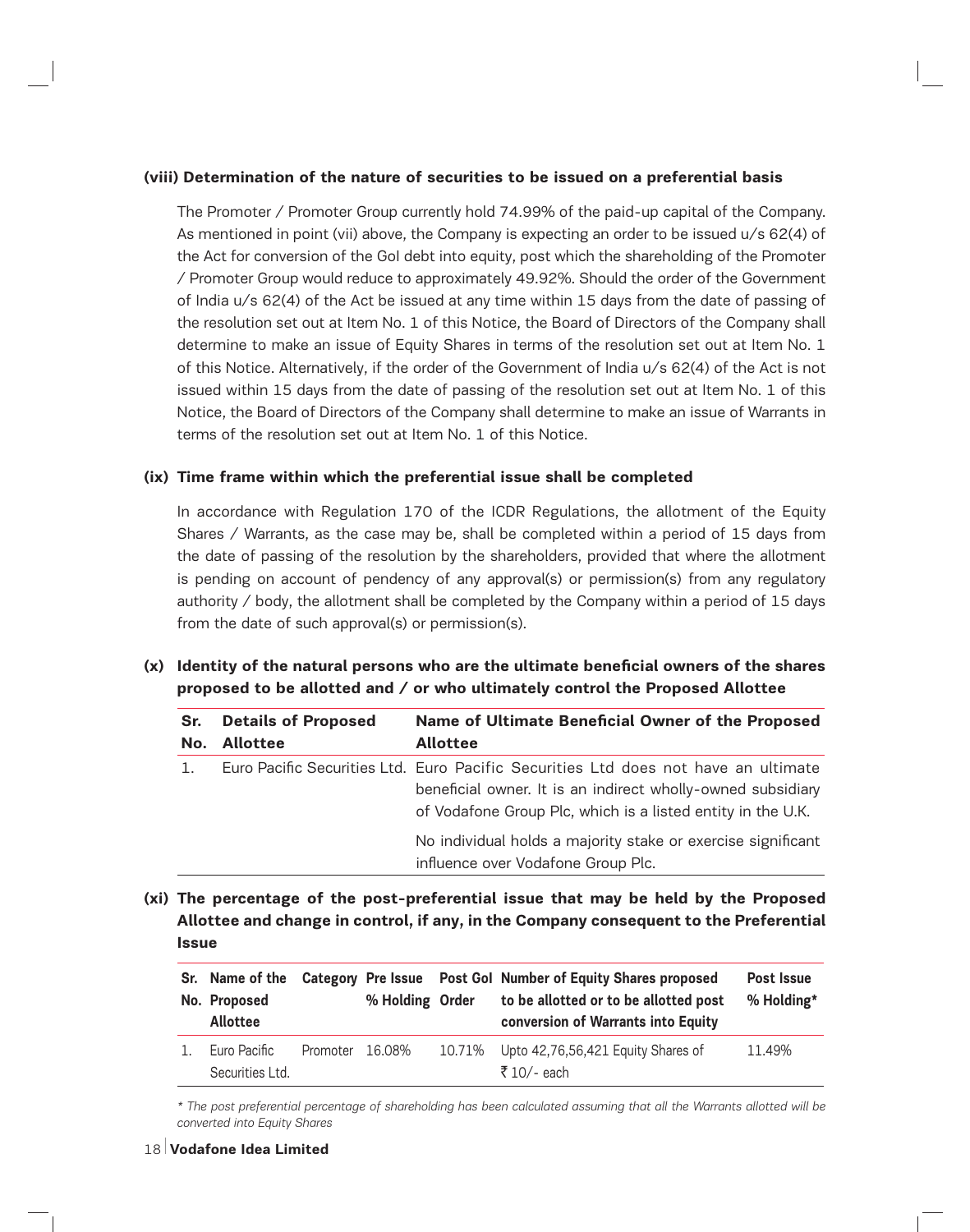There will be no change in the composition of the Board nor any change in the Control of the Company consequent to the proposed preferential issue.

#### **(xii) Undertaking:**

The Company hereby undertakes that:

- (a) It would re-compute the price of the Equity Shares or Warrants, as the case may be, in terms of the provisions of the ICDR Regulations where it is required to do so;
- (b) If the amount payable on account of re-computation of price is not paid within the time stipulated in the ICDR Regulations, the above Equity Shares / Warrants, as the case may be, shall continue to be locked in till the time such amount is paid by the Proposed Allottee.
- (c) Neither the Company, its Directors or Promoters have been declared as willful defaulter or a fugitive economic offender or a fraudulent borrower.

# **(xiii) Current and proposed status of the Proposed Allottees post the preferential issue viz. promoter or non-promoter**

As mentioned above, the Proposed Allottee is a Promoter of the Company and the status will continue post the preferential issue.

#### **(xiv) Lock-in period**

The Equity Shares or Warrants allotted pursuant to this resolution and/or the resultant equity shares to be issued and allotted upon exercise of right attached to the Warrants as above shall be subject to a lock-in for such period as per the provisions of Chapter V of the ICDR Regulations.

Further, the entire pre-preferential allotment holding of the Proposed Allottee shall be subject to lock-in as specified in the provisions of Chapter V of the ICDR Regulations.

#### **(xv) Practicing Company Secretary's Certificate**

A certificate from M/s Anish Gupta & Associates, Company Secretaries dated June 22, 2022 has been obtained by the Company certifying that the preferential issue is being made in accordance with the requirements of the ICDR Regulations. The certificate can be accessed at https://www.myvi.in/investors/annual-reports and shall be placed before the general meeting of the shareholders.